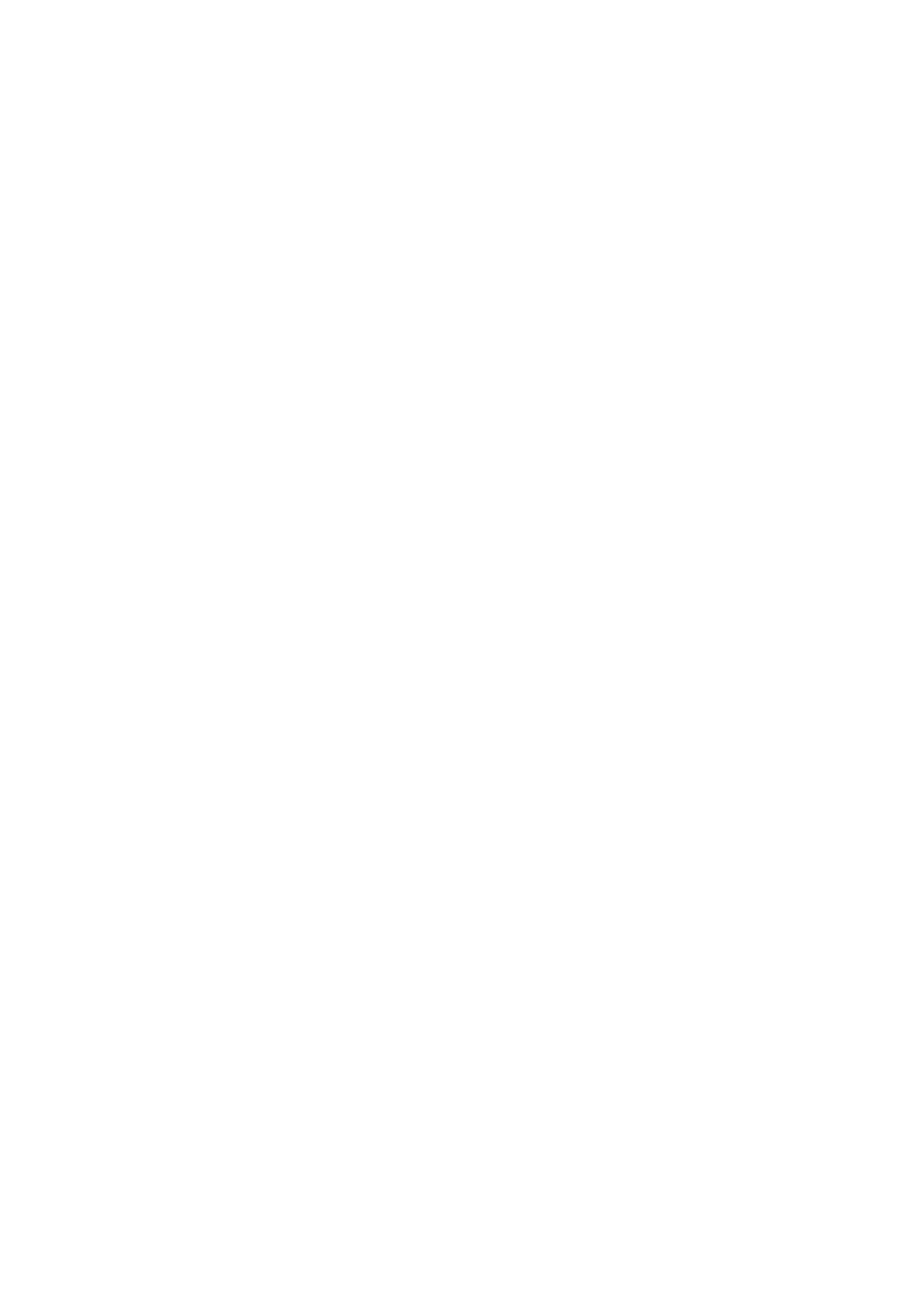

# **Administrative Arrangements 2022 (No 1)**

#### **Notifiable instrument NI2022-157**

made under the

**Australian Capital Territory (Self-Government) Act 1988 (Cwlth) and the Public Sector Management Act 1994**

# **Contents**

|          |                                                          | Page |
|----------|----------------------------------------------------------|------|
| Preamble |                                                          |      |
|          | Name of arrangements                                     | 2    |
| 2        | Commencement                                             | 2    |
| 3        | <b>Definitions</b>                                       | 2    |
| 4        | Ministers-matters allocated                              | 2    |
| 5        | Ministers-authority to act for one another               | 2    |
| 6        | Administrative units-constitution and control            | 3    |
|          | Administrative units—Ministers responsible and functions | 3    |
| 8        | Repeal                                                   |      |
|          |                                                          |      |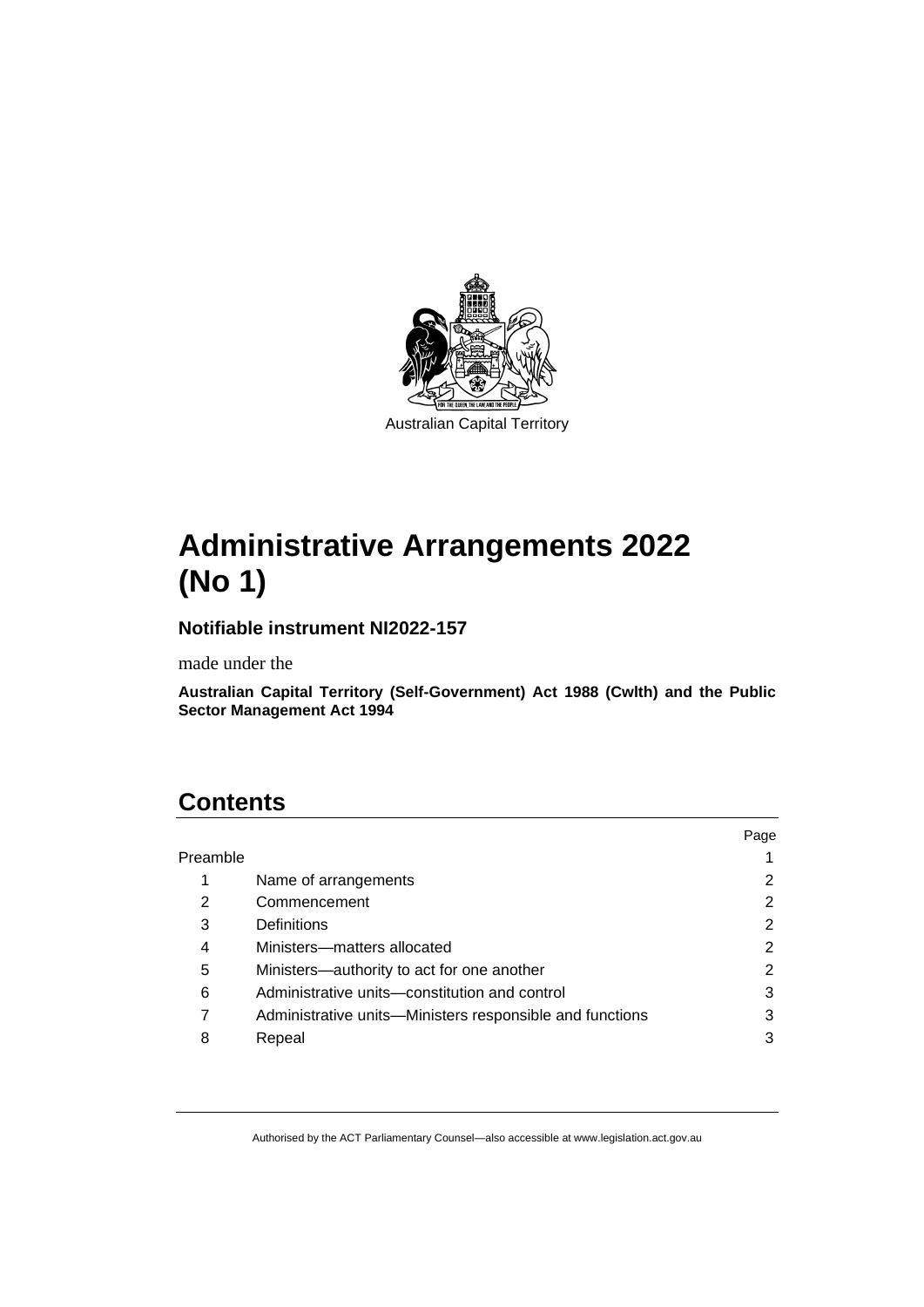| Contents |
|----------|
|----------|

|                   |                                                                                | Page |
|-------------------|--------------------------------------------------------------------------------|------|
| <b>Schedule 1</b> | Ministers, administrative units and functions                                  | 4    |
| <b>Schedule 2</b> | <b>Enactments</b>                                                              | 17   |
| <b>Part 2.1</b>   | <b>Chief Minister, Treasury and Economic Development</b><br><b>Directorate</b> | 17   |
| <b>Part 2.2</b>   | <b>ACT Health Directorate</b>                                                  | 21   |
| <b>Part 2.3</b>   | <b>Canberra Health Services</b>                                                | 22   |
| <b>Part 2.4</b>   | <b>Education Directorate</b>                                                   | 23   |
| <b>Part 2.5</b>   | <b>Justice and Community Safety Directorate</b>                                | 24   |
| <b>Part 2.6</b>   | <b>Environment, Planning and Sustainable Development</b><br><b>Directorate</b> | 30   |
| <b>Part 2.7</b>   | <b>Community Services Directorate</b>                                          | 33   |
| <b>Part 2.8</b>   | <b>Transport Canberra and City Services Directorate</b>                        | 35   |

contents 2 Administrative Arrangements 2022 (No 1) NI2022-157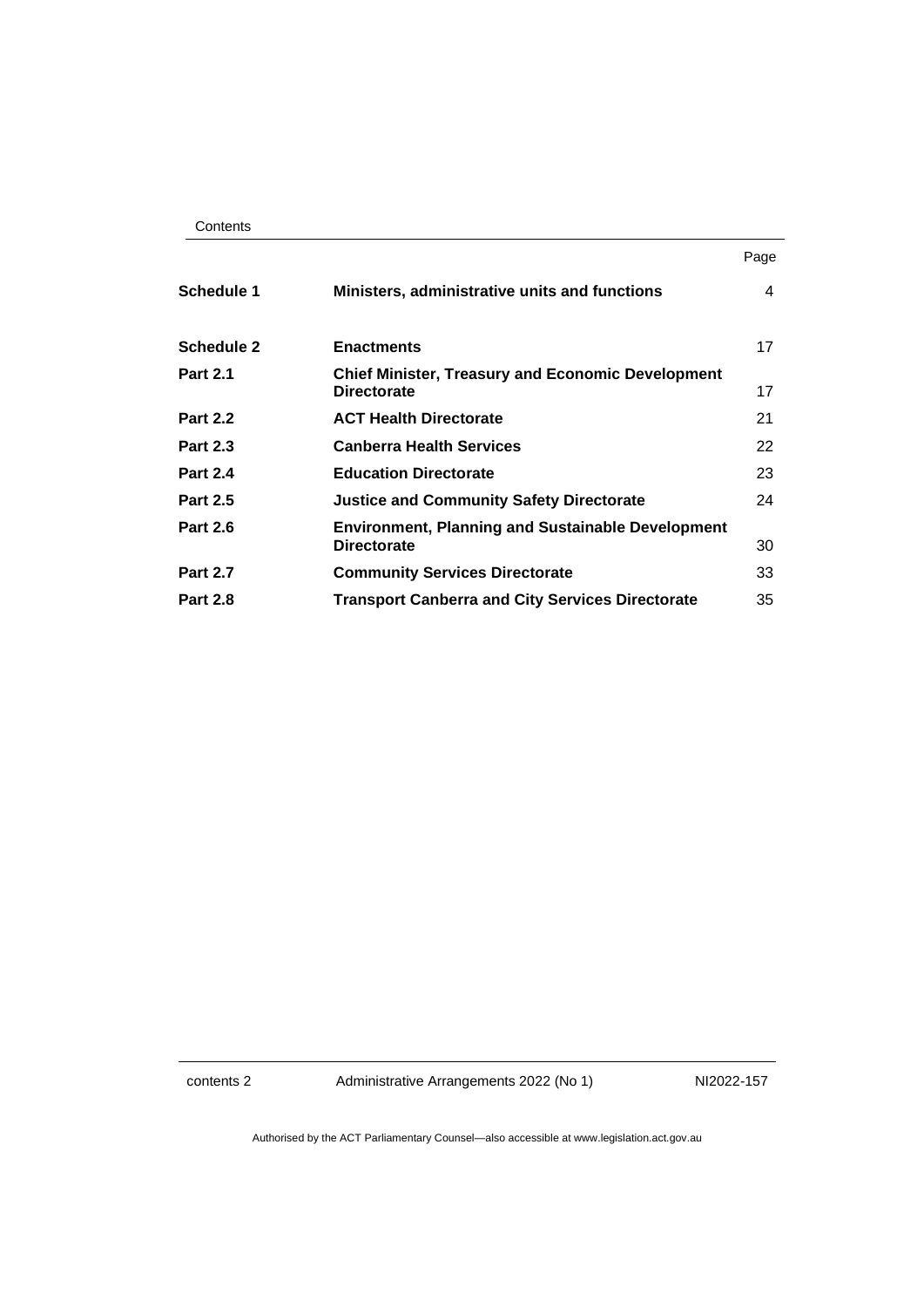#### <span id="page-4-0"></span>**Preamble**

These arrangements reflect the ACT government's commitment to the following priorities:

- health and education investment
- suburban renewal and better transport
- economic growth and diversification
- enhancing liveability and social inclusion.

#### **Strengthening governance and promoting opportunity**

Chief Minister, Treasury and Economic Development

#### **Supporting our community**

ACT Health Canberra Health Services Community Services Education Justice and Community Safety

#### **Enhancing our city**

Environment, Planning and Sustainable Development Transport Canberra and City Services Justice and Community Safety

NI2022-157 Administrative Arrangements 2022 (No 1) page 1

*Note* To support the priorities, ACT Government directorates are clustered as follows: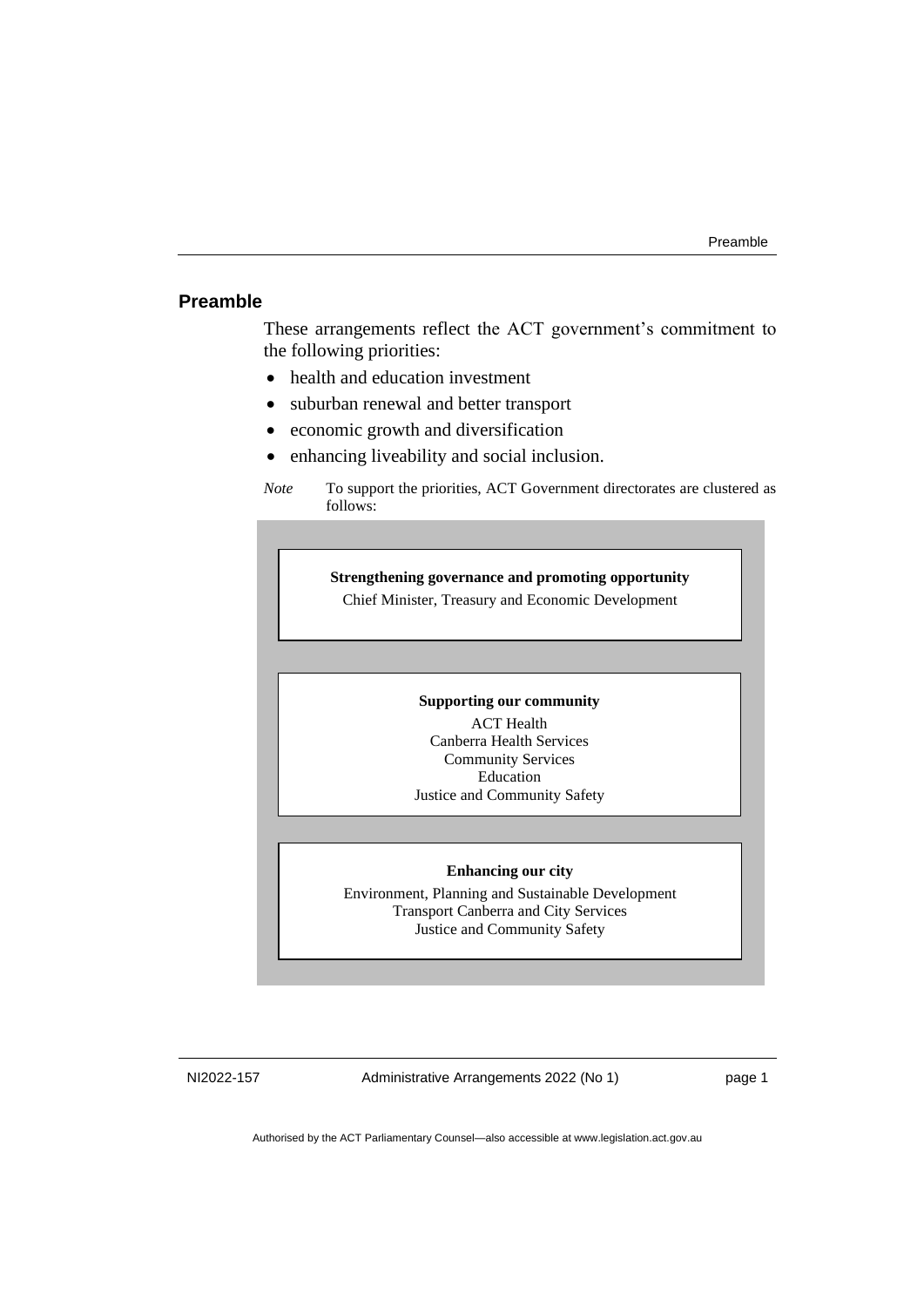#### <span id="page-5-0"></span>**1 Name of arrangements**

These arrangements are the *Administrative Arrangements 2022 (No 1)*.

#### <span id="page-5-1"></span>**2 Commencement**

These arrangements commence on the day after their notification day.

#### <span id="page-5-2"></span>**3 Definitions**

In these arrangements:

*Public Sector Management Act* means the *Public Sector Management Act 1994*.

*Self-Government Act* means the *Australian Capital Territory (Self-Government) Act 1988* (Cwlth).

#### <span id="page-5-3"></span>**4 Ministers—matters allocated**

For the Self-Government Act, section 43 (1), a Minister mentioned in schedule 1, column 1 is allocated responsibility for the following matters relating to the powers of the Executive:

- (a) governing the Territory in relation to the matters mentioned in schedule 1, column 2 opposite the reference to the Minister;
- (b) executing and maintaining the Territory enactments mentioned in schedule 2 under the reference to the Minister;
- (c) exercising the powers of the Executive under the Commonwealth laws mentioned in schedule 2 under the reference to the Minister;
- (d) exercising prerogatives of the Crown for the matters mentioned in paragraphs (a), (b) and (c).

#### <span id="page-5-4"></span>**5 Ministers—authority to act for one another**

(1) For the Self-Government Act, section 43 (2), any Minister is authorised to act on the Chief Minister's behalf or on behalf of another Minister.

page 2 Administrative Arrangements 2022 (No 1) NI2022-157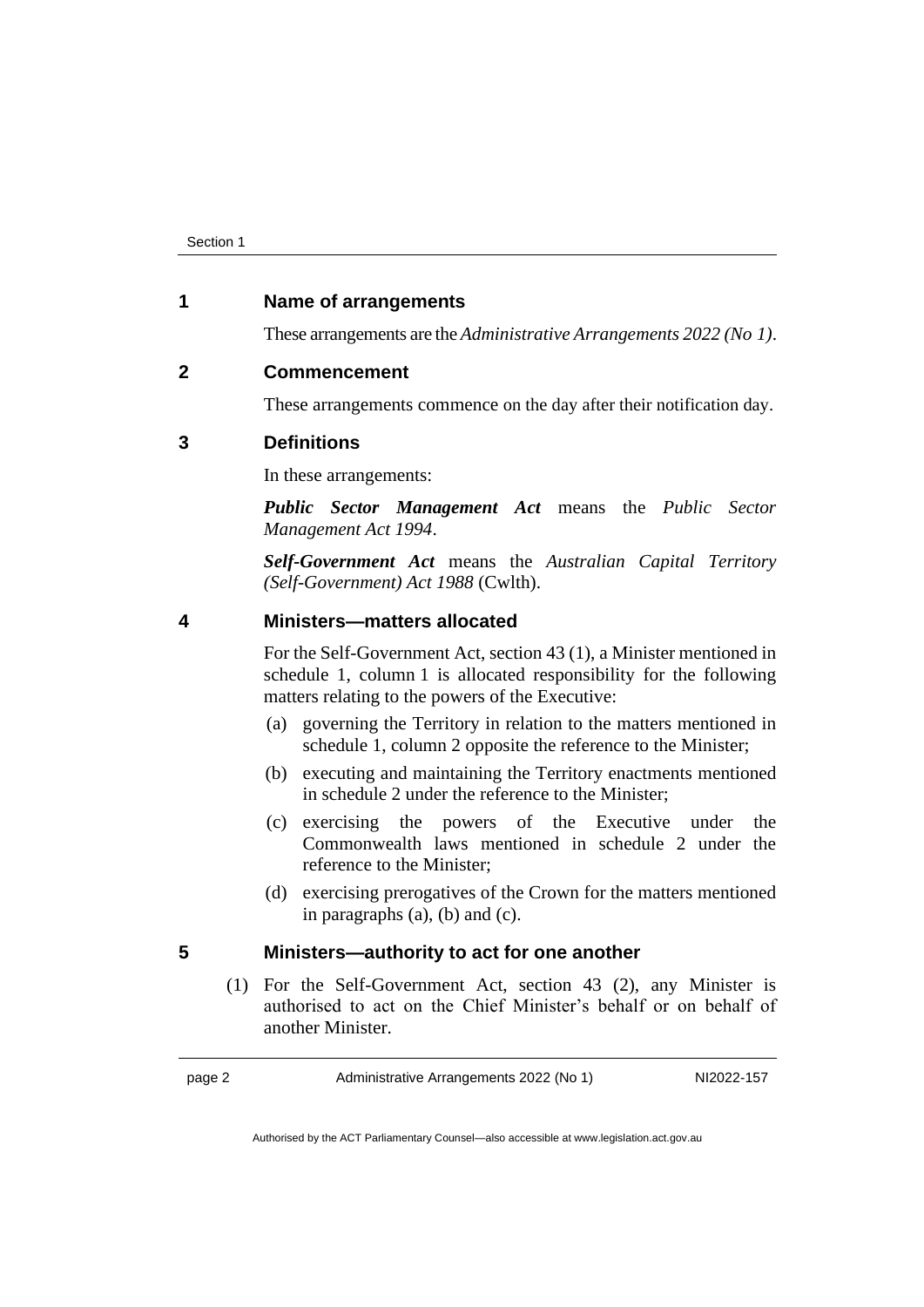(2) Subsection (1) is subject to the Legislation Act, section 41 (Making of certain statutory instruments by Executive).

#### <span id="page-6-0"></span>**6 Administrative units—constitution and control**

For the Public Sector Management Act, section 13, the administrative units mentioned in schedule 1, column 3 are established.

*Note Establish* includes constitute and continue in existence (see Legislation Act, dict, pt 1).

#### <span id="page-6-1"></span>**7 Administrative units—Ministers responsible and functions**

For the Public Sector Management Act, section 14—

- (a) a Minister mentioned in schedule 1, column 1 is allocated responsibility for the administrative unit or units mentioned in column 3 opposite the reference to the Minister; and
- (b) an administrative unit mentioned in schedule 1, column 3 is allocated responsibility for—
	- (i) the matters mentioned in column 2 opposite the reference to the unit; and
	- (ii) the prerogatives of the Crown for the matters mentioned in subparagraph (i); and
- (c) an administrative unit mentioned in schedule 2 is allocated responsibility for—
	- (i) the Territory enactments mentioned in schedule 2 under the reference to the unit; and
	- (ii) powers of the Executive under Commonwealth laws mentioned in schedule 2 under the reference to the unit.

#### <span id="page-6-2"></span>**8 Repeal**

The *Administrative Arrangements 2021 (No 1)* (NI2021-84) are repealed.

NI2022-157 Administrative Arrangements 2022 (No 1) page 3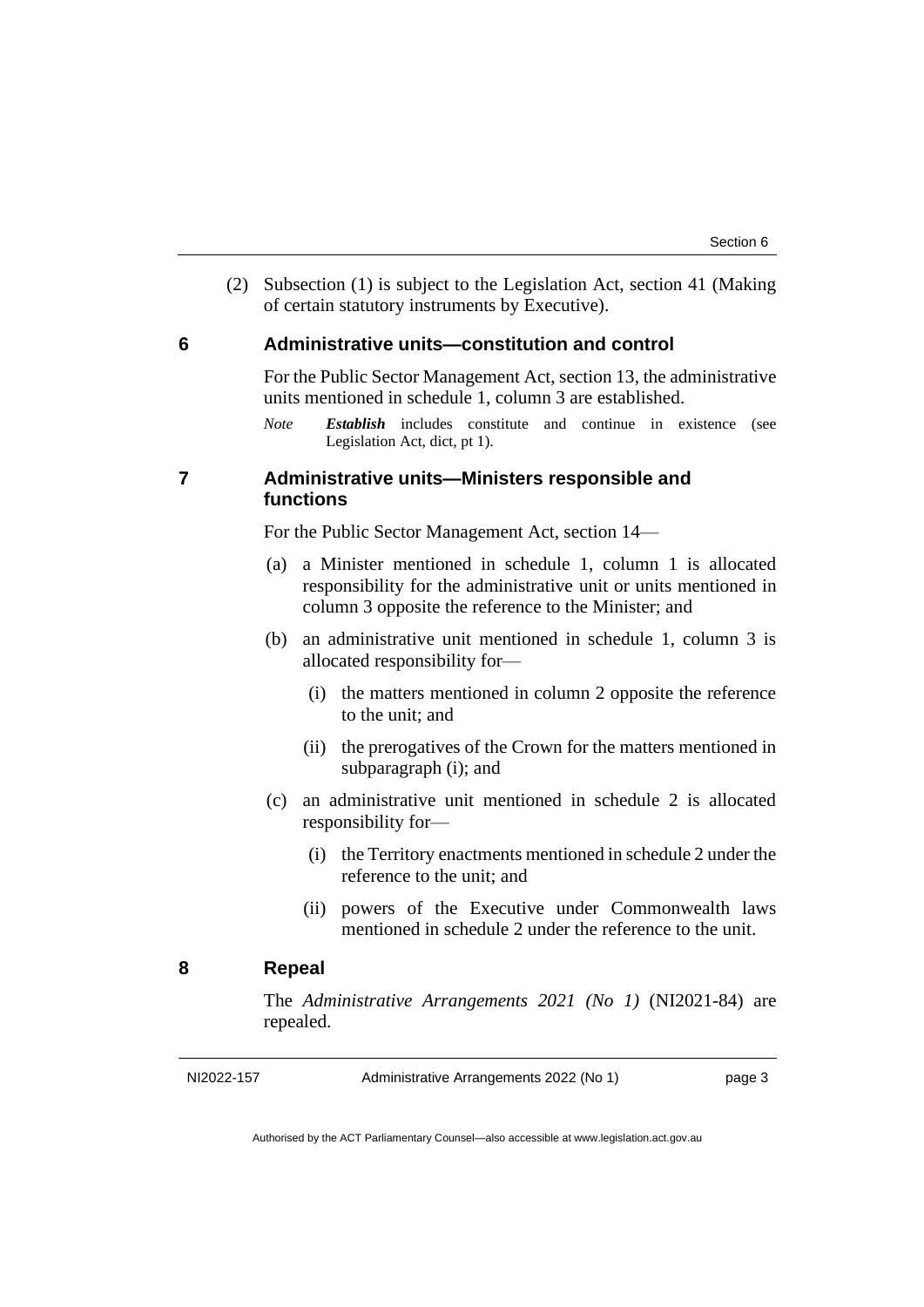# <span id="page-7-0"></span>**Schedule 1 Ministers, administrative units and functions**

(see ss 4-7)

| column 1                        | column <sub>2</sub>                                                                                                                                                                                                                                                                                                                                                                                                                                                                                                                                                                                                                                                                                                                                                                                            | column 3                                                                  |
|---------------------------------|----------------------------------------------------------------------------------------------------------------------------------------------------------------------------------------------------------------------------------------------------------------------------------------------------------------------------------------------------------------------------------------------------------------------------------------------------------------------------------------------------------------------------------------------------------------------------------------------------------------------------------------------------------------------------------------------------------------------------------------------------------------------------------------------------------------|---------------------------------------------------------------------------|
| <b>Minister</b>                 | matters                                                                                                                                                                                                                                                                                                                                                                                                                                                                                                                                                                                                                                                                                                                                                                                                        | administrative unit                                                       |
| <b>Chief</b><br><b>Minister</b> | <b>ACT Public Service</b><br>Chief Minister's Charitable Fund and philanthropy<br>encouragement<br><b>Commissioner for International Engagement</b><br>(including sister city agreements, local diplomatic<br>and consular liaison, inbound and outbound trade<br>mission delivery, trade and export growth)<br>Communication and community engagement<br>Diversity and equal opportunity<br><b>Enterprise Bargaining</b><br>Government strategy and policy<br>Integrity policy<br>Intergovernmental relations and engagement with<br>capital cities and the Canberra Region<br>LGBTIQ+ affairs, policy and services<br>National Cabinet and the National Federation<br><b>Reform Council</b><br>National Security<br>Social inclusion and equality policy<br><b>Support to Cabinet</b><br>Wellbeing framework | Chief Minister,<br>Treasury and<br>Economic<br>Development<br>Directorate |
|                                 | <b>City Renewal Authority</b><br>Suburban Land Agency (as it relates to declared<br>urban renewal sites)                                                                                                                                                                                                                                                                                                                                                                                                                                                                                                                                                                                                                                                                                                       | Environment,<br>Planning and<br>Sustainable<br>Development<br>Directorate |

page 4 Administrative Arrangements 2022 (No 1) NI2022-157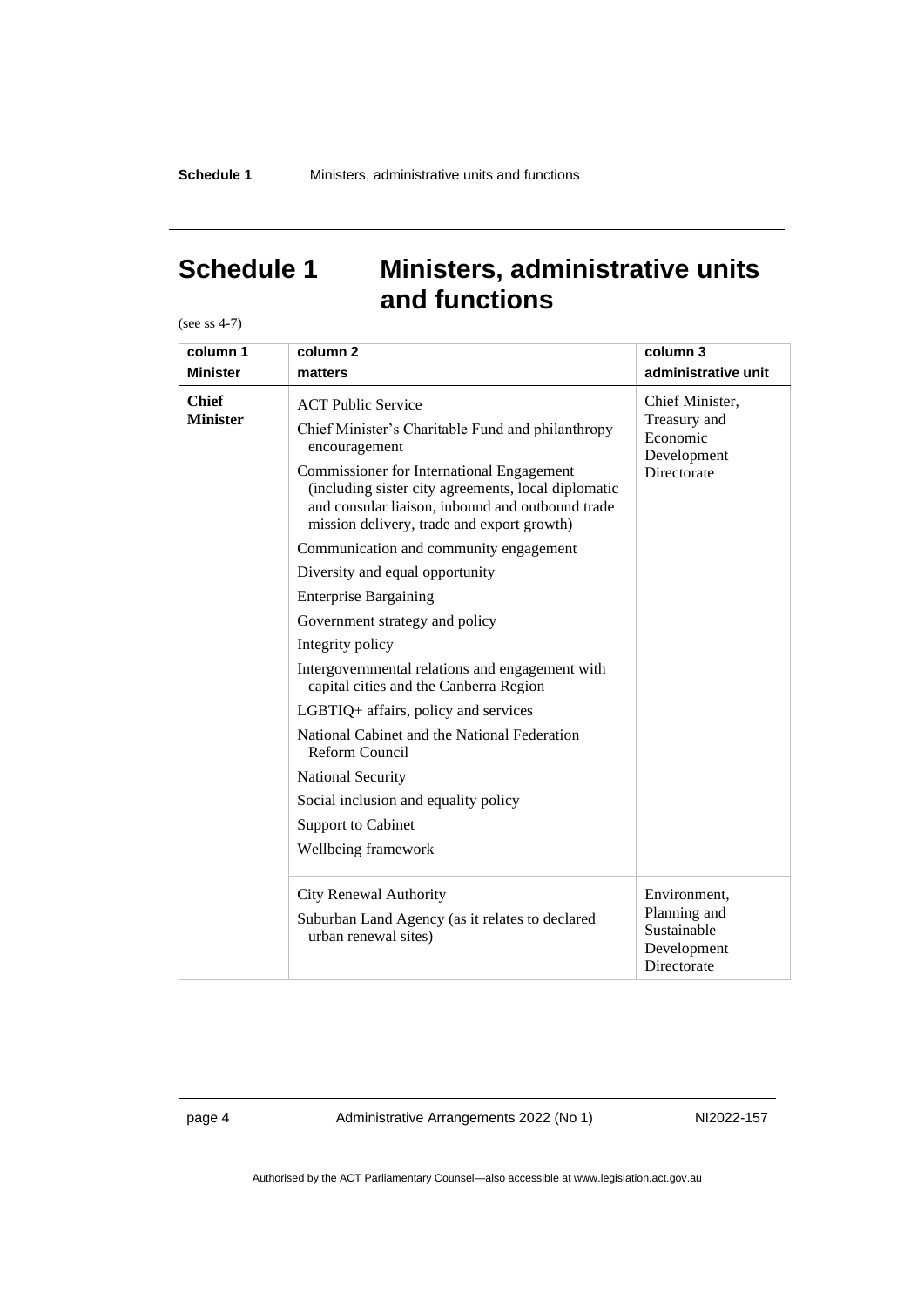| column 1                                               | column <sub>2</sub>                                                                                                                                                                                                                                                                                                                                                                                                                                                                                                                                 | column 3                                                                  |
|--------------------------------------------------------|-----------------------------------------------------------------------------------------------------------------------------------------------------------------------------------------------------------------------------------------------------------------------------------------------------------------------------------------------------------------------------------------------------------------------------------------------------------------------------------------------------------------------------------------------------|---------------------------------------------------------------------------|
| <b>Minister</b>                                        | matters                                                                                                                                                                                                                                                                                                                                                                                                                                                                                                                                             | administrative unit                                                       |
| <b>Treasurer</b>                                       | Borrowing, funds management and infrastructure<br>finance<br>Budget process and financial reporting<br>Concessions<br>Directions relating to authorisation thresholds for<br>land acquisition by the City Renewal Authority or<br>Suburban Land Agency<br>Fiscal and economic strategy and policy<br>Government business enterprises<br>Infrastructure policy frameworks and coordination<br>of infrastructure planning<br><b>Jobs for Canberrans</b><br>Revenue Office, including administration of rental<br>bonds<br>Taxation and revenue policy | Chief Minister,<br>Treasury and<br>Economic<br>Development<br>Directorate |
|                                                        | Chief engineer<br>Delivery of physical capital works projects in<br>coordination with government agencies<br>Direct delivery of designated major capital works<br>projects                                                                                                                                                                                                                                                                                                                                                                          | <b>Major Projects</b><br>Canberra                                         |
| <b>Minister for</b><br><b>Climate</b><br><b>Action</b> | <b>Big Canberra Battery</b><br>Climate Action (Coordinator-General)<br>Climate change adaptation and resilience<br>Sustainable household package                                                                                                                                                                                                                                                                                                                                                                                                    | Chief Minister,<br>Treasury and<br>Economic<br>Development<br>Directorate |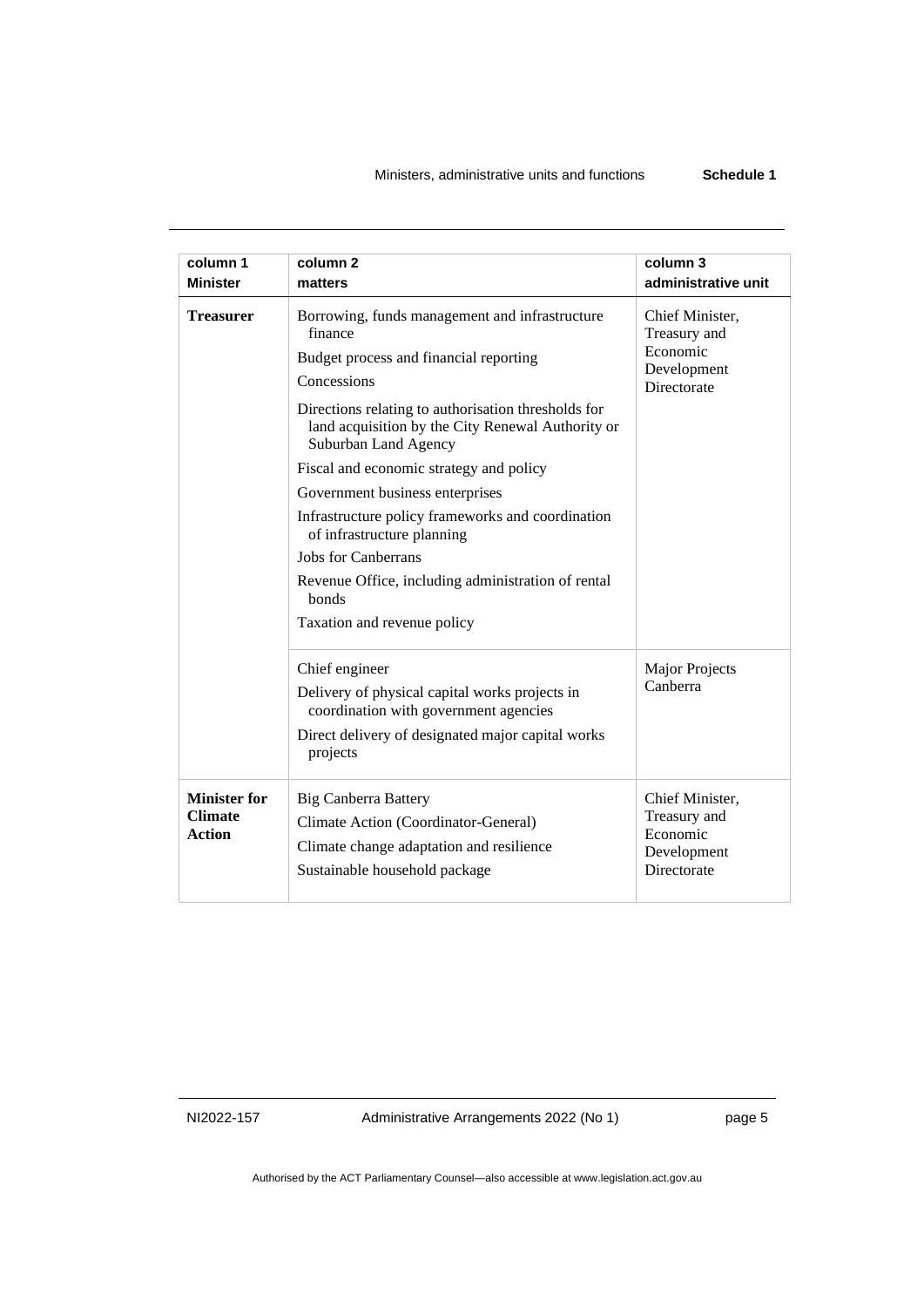| column 1<br><b>Minister</b>                                                   | column 2                                                                                                                                                                                                                                                                                                                                                                                                                                                                                                                                                                                                                            | column 3<br>administrative unit                                           |
|-------------------------------------------------------------------------------|-------------------------------------------------------------------------------------------------------------------------------------------------------------------------------------------------------------------------------------------------------------------------------------------------------------------------------------------------------------------------------------------------------------------------------------------------------------------------------------------------------------------------------------------------------------------------------------------------------------------------------------|---------------------------------------------------------------------------|
|                                                                               | matters                                                                                                                                                                                                                                                                                                                                                                                                                                                                                                                                                                                                                             |                                                                           |
| <b>Minister for</b><br><b>Economic</b><br><b>Development</b>                  | <b>Brand Canberra</b><br>Canberra Economic Recovery Advisory Group<br>Elite sporting performance and venue agreements<br>Event attraction<br>Future Jobs Fund (and Priority Investment Fund)<br>Implementation and delivery of economic objectives<br>and economic recovery<br>Innovation policy and CBR Innovation Network<br>International education (including Study Canberra)<br>Investment facilitation and attraction<br>Special Events Fund<br>Strategic infrastructure projects (including Academy<br>of Interactive Entertainment, UNSW, and Venues<br>Canberra infrastructure upgrades)<br>University and research policy | Chief Minister,<br>Treasury and<br>Economic<br>Development<br>Directorate |
| <b>Minister for</b><br><b>Tourism</b>                                         | Aviation industry development<br>Major events (Floriade, Enlighten, Innovation<br>Festival)<br>Tourism policy<br>Visit Canberra                                                                                                                                                                                                                                                                                                                                                                                                                                                                                                     | Chief Minister,<br>Treasury and<br>Economic<br>Development<br>Directorate |
| <b>Minister for</b><br><b>Early</b><br><b>Childhood</b><br><b>Development</b> | Early childhood development and education<br>(including early childhood education and care<br>regulated services; preschool programs; and Koori<br>preschool programs)                                                                                                                                                                                                                                                                                                                                                                                                                                                              | <b>Education Directorate</b>                                              |
|                                                                               | Child and Family Centres<br>Child development service<br>Childhood early intervention and development<br>policy<br>Childhood early intervention and development<br>services                                                                                                                                                                                                                                                                                                                                                                                                                                                         | <b>Community Services</b><br>Directorate                                  |

page 6 Administrative Arrangements 2022 (No 1) NI2022-157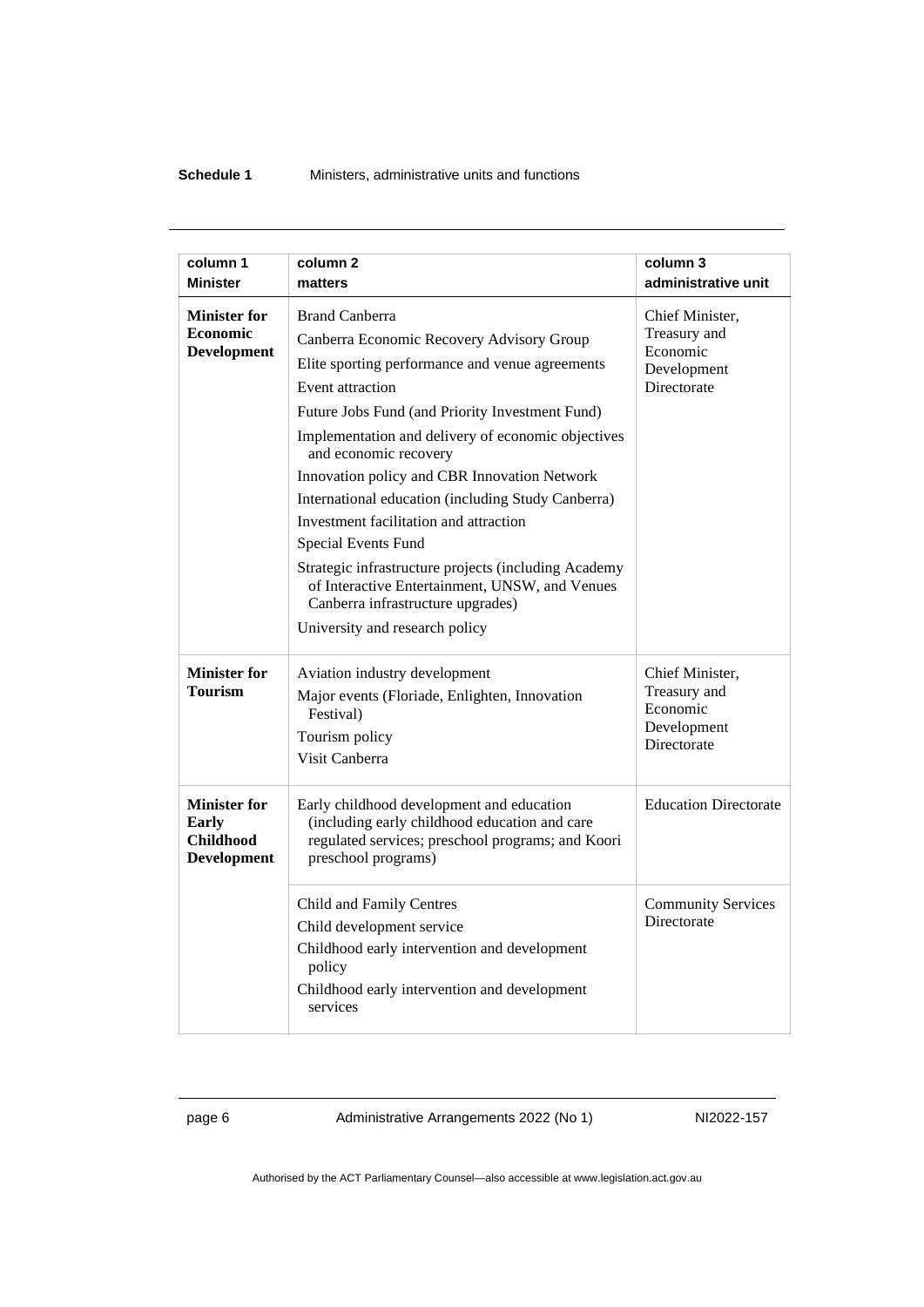| column 1<br><b>Minister</b>                                                           | column <sub>2</sub><br>matters                                                                                                                                                                          | column 3<br>administrative unit                                           |
|---------------------------------------------------------------------------------------|---------------------------------------------------------------------------------------------------------------------------------------------------------------------------------------------------------|---------------------------------------------------------------------------|
| <b>Minister for</b><br><b>Education</b><br>and Youth<br><b>Affairs</b>                | Board of Senior Secondary Studies<br>Government and non-government schools<br>Home education<br>Schools education<br><b>Teacher Quality Institute</b>                                                   | <b>Education Directorate</b>                                              |
|                                                                                       | Youth Advisory Council<br>Youth affairs policy<br>Youth InterACT engagement, scholarships, and<br>grants                                                                                                | <b>Community Services</b><br>Directorate                                  |
| <b>Minister for</b><br><b>Housing and</b><br><b>Suburban</b><br><b>Development</b>    | Homelessness policy<br>Housing assistance policy<br>Housing sector regulation<br>Public housing asset management<br>Public housing growth and renewal program<br>Social and affordable housing delivery | <b>Community Services</b><br>Directorate                                  |
|                                                                                       | Housing strategy and policy<br>Suburban land development<br>Suburban Land Agency (with the exception of those<br>matters assigned to the Chief Minister)                                                | Environment,<br>Planning and<br>Sustainable<br>Development<br>Directorate |
| <b>Minister for</b><br>Women                                                          | Women's affairs policy and services                                                                                                                                                                     | <b>Community Services</b><br>Directorate                                  |
| <b>Minister for</b><br>the Prevention<br>of Domestic<br>and Family<br><b>Violence</b> | Family Safety (Coordinator-General)<br>Domestic Violence Agencies                                                                                                                                       | <b>Community Services</b><br>Directorate                                  |

NI2022-157 Administrative Arrangements 2022 (No 1) page 7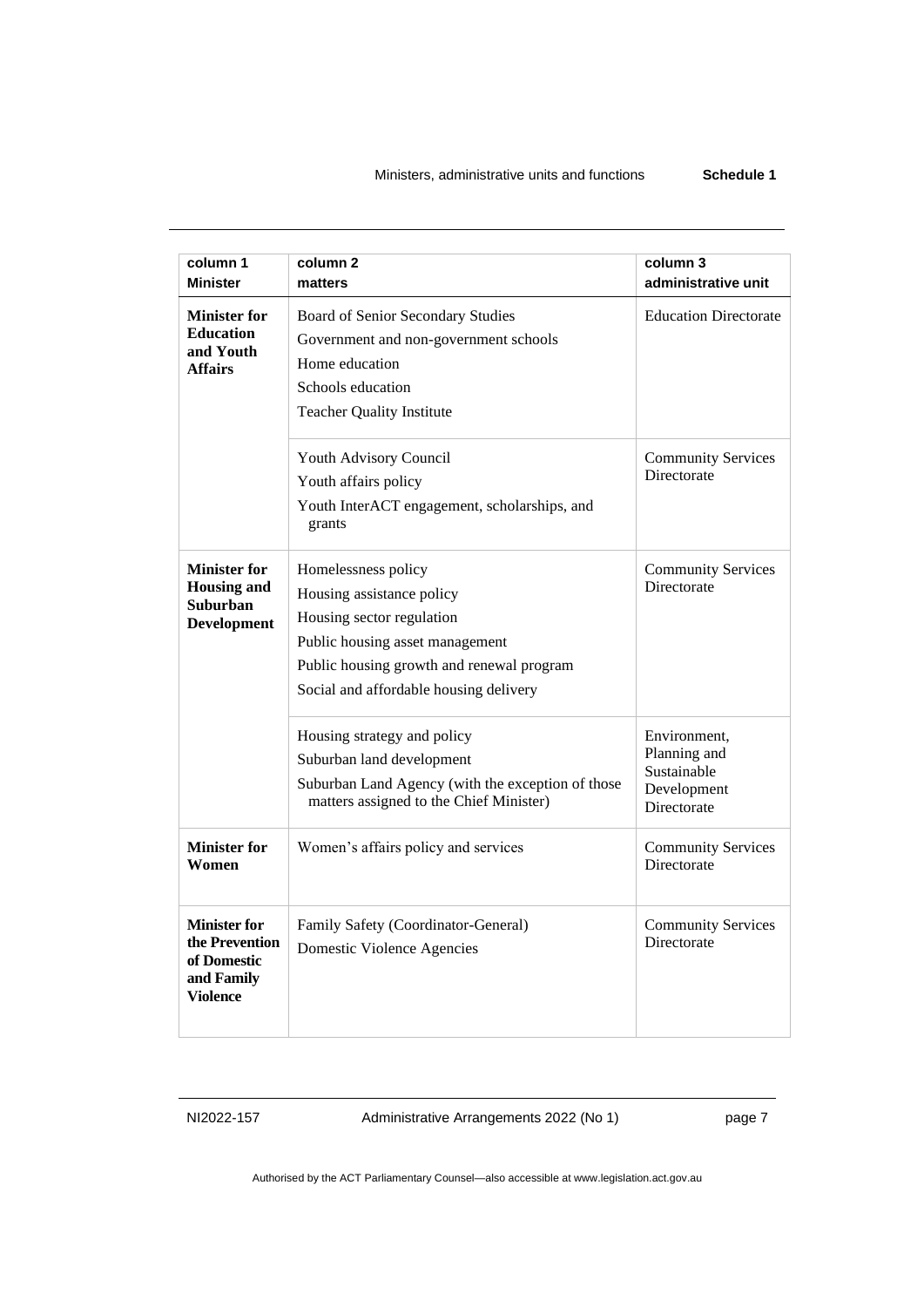#### **Schedule 1** Ministers, administrative units and functions

| column 1                                                                                                                                                                                                                                                                                                                                    | column <sub>2</sub>                                                                                                                                                                                                                                                                                                  | column 3                                                                  |
|---------------------------------------------------------------------------------------------------------------------------------------------------------------------------------------------------------------------------------------------------------------------------------------------------------------------------------------------|----------------------------------------------------------------------------------------------------------------------------------------------------------------------------------------------------------------------------------------------------------------------------------------------------------------------|---------------------------------------------------------------------------|
| <b>Minister</b>                                                                                                                                                                                                                                                                                                                             | matters                                                                                                                                                                                                                                                                                                              | administrative unit                                                       |
| <b>Minister for</b><br>Sport and<br><b>Recreation</b>                                                                                                                                                                                                                                                                                       | Aquatic facilities management<br>Community sports infrastructure<br>Sport and recreation                                                                                                                                                                                                                             | Chief Minister,<br>Treasury and<br>Economic<br>Development<br>Directorate |
|                                                                                                                                                                                                                                                                                                                                             | Sports ground management                                                                                                                                                                                                                                                                                             | <b>Transport Canberra</b><br>and City Services<br>Directorate             |
| <b>Minister for</b><br><b>Planning and</b><br>Land<br><b>Management</b>                                                                                                                                                                                                                                                                     | Government architect<br>Land release policy (including the land release<br>program)<br>Parks and Conservation<br>Planning and development<br>Planning and development enforcement policy<br>Site identification and facilitation for major land and<br>property projects<br>Strategic land use<br>Survey and leasing | Environment,<br>Planning and<br>Sustainable<br>Development<br>Directorate |
|                                                                                                                                                                                                                                                                                                                                             | Access Canberra (only in relation to planning,<br>development, land and lease regulation)<br>Planning, development, land and lease regulation*                                                                                                                                                                       | Chief Minister,<br>Treasury and<br>Economic<br>Development<br>Directorate |
| * this is a matter relating to Access Canberra (see Public Sector Management Act 1994, s 21 (8),<br>def relevant matter, par (b)). The Minister for Planning and Land Management is the responsible<br>minister for Access Canberra for this relevant matter (see Public Sector Management Act 1994, s 21 (8),<br>def responsible minister) |                                                                                                                                                                                                                                                                                                                      |                                                                           |
| <b>Minister for</b><br><b>Police and</b><br><b>Emergency</b><br><b>Services</b>                                                                                                                                                                                                                                                             | Bushfire and other natural disaster resilience and<br>response<br>Emergency management and the Emergency<br>Services Agency (ACT Fire and Rescue, ACT<br>Ambulance Service, State Emergency Service,<br>Rural Fire Service)<br>Policing policy and ACT Policing                                                      | Justice and<br>Community Safety<br>Directorate                            |

page 8 Administrative Arrangements 2022 (No 1) NI2022-157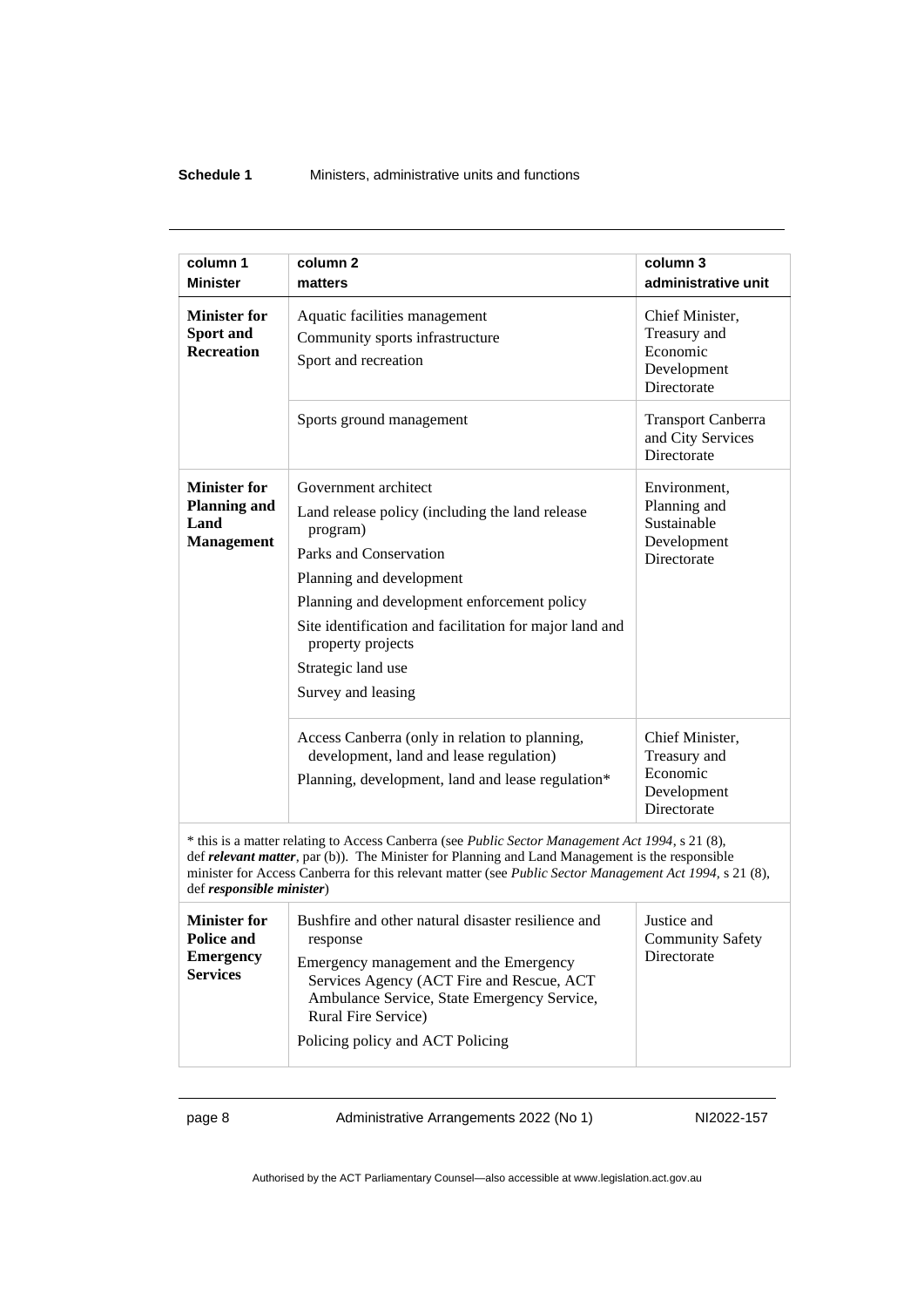| column 1                                                                                              | column <sub>2</sub>                                                                                                                                                                                                                                                                                                                                                                                                                                            | column 3                                                                  |
|-------------------------------------------------------------------------------------------------------|----------------------------------------------------------------------------------------------------------------------------------------------------------------------------------------------------------------------------------------------------------------------------------------------------------------------------------------------------------------------------------------------------------------------------------------------------------------|---------------------------------------------------------------------------|
| <b>Minister</b>                                                                                       | matters                                                                                                                                                                                                                                                                                                                                                                                                                                                        | administrative unit                                                       |
| <b>Minister for</b><br><b>Corrections</b>                                                             | Corrective services                                                                                                                                                                                                                                                                                                                                                                                                                                            | Justice and<br><b>Community Safety</b><br>Directorate                     |
| <b>Minister for</b><br><b>Industrial</b><br><b>Relations and</b><br><b>Workplace</b><br><b>Safety</b> | <b>ACT Public Sector Workers Compensation</b><br>(including self-insurance)<br>Private sector industrial relations and workers<br>compensation<br>Secure local jobs code<br>Work health and safety policy<br>Work health and safety regulation (including the<br>Office of the Work Health and Safety<br>Commissioner)                                                                                                                                         | Chief Minister,<br>Treasury and<br>Economic<br>Development<br>Directorate |
| Attorney-<br>General                                                                                  | Administration of justice<br>Civil and criminal law<br>Justice reinvestment<br>Policy relating to incorporation of associations<br>Policy relating to liquor<br>Policy relating to sex work<br>Policy relating to security<br>Policy relating to the registration of deeds and<br>charitable collections<br>Policy relating to the registration of land titles and<br>tenancies<br>Reducing recidivism<br>Restorative justice<br>Sentence Administration Board | Justice and<br><b>Community Safety</b><br>Directorate                     |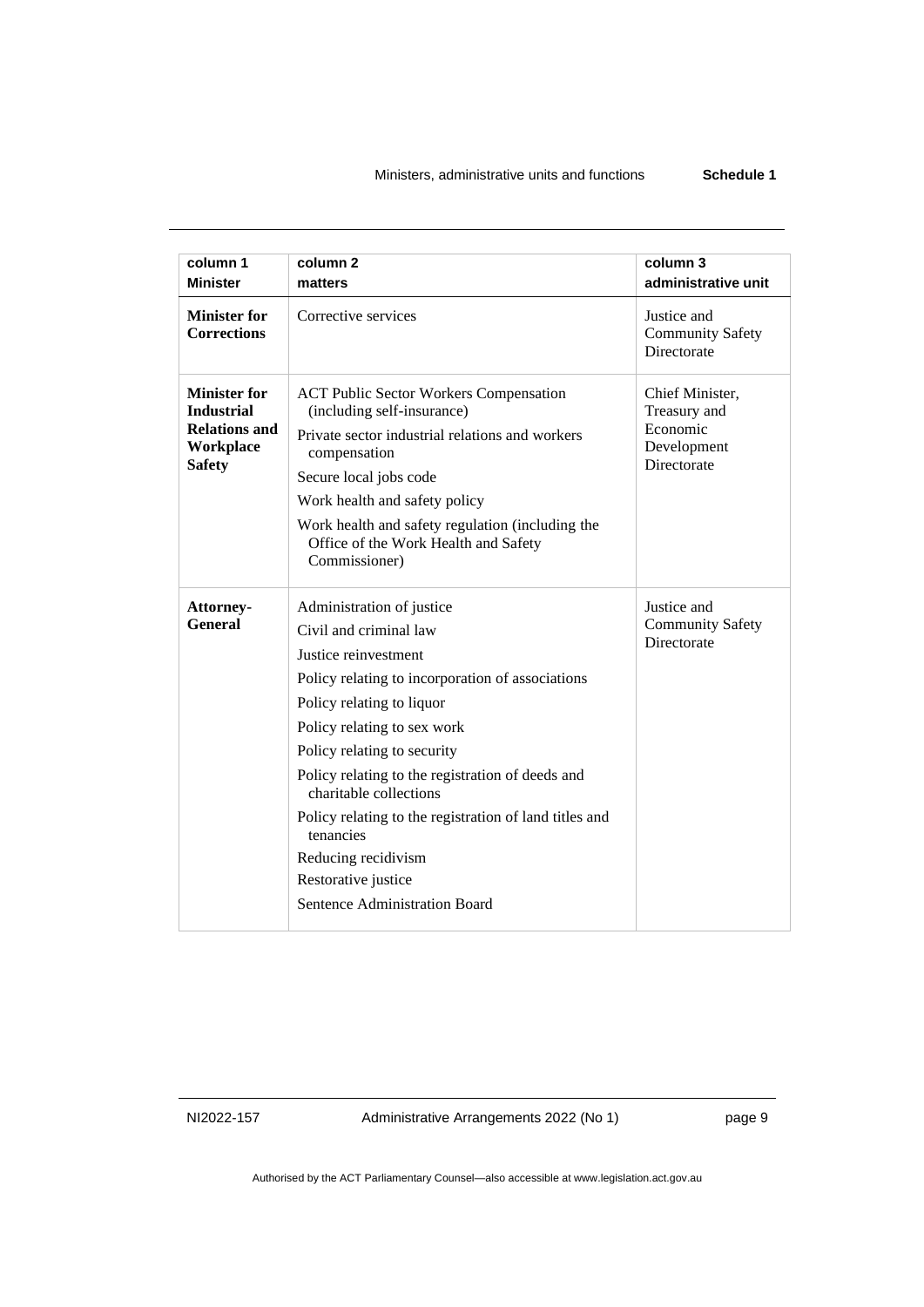#### **Schedule 1** Ministers, administrative units and functions

| column 1                                                                                   | column <sub>2</sub>                                                                                                                                                                                                                                                                                                                                 | column 3                                                                  |
|--------------------------------------------------------------------------------------------|-----------------------------------------------------------------------------------------------------------------------------------------------------------------------------------------------------------------------------------------------------------------------------------------------------------------------------------------------------|---------------------------------------------------------------------------|
| <b>Minister</b>                                                                            | matters                                                                                                                                                                                                                                                                                                                                             | administrative unit                                                       |
| <b>Minister for</b><br><b>Consumer</b><br><b>Affairs</b>                                   | Fair trading policy relating to Australian consumer<br>law, fuel prices and licensing motor vehicle<br>repairers<br>Policy relating to retirement villages, egg labelling,<br>sale of goods and uncollected goods<br>Policy relating to the licensing of agents, hawkers,<br>pawnbrokers, motor vehicle dealers, second-hand<br>dealers and x-films | Justice and<br><b>Community Safety</b><br>Directorate                     |
| <b>Minister for</b><br>Water.<br><b>Energy</b> and<br><b>Emissions</b><br><b>Reduction</b> | Climate change policy<br>Energy policy and energy efficiency programs<br>(including zero emissions vehicle policy)<br>Sustainability of government services and assets<br>Water efficiency programs<br>Water policy                                                                                                                                 | Environment,<br>Planning and<br>Sustainable<br>Development<br>Directorate |
| <b>Minister for</b><br>Gaming                                                              | Gaming policy                                                                                                                                                                                                                                                                                                                                       | Justice and<br><b>Community Safety</b><br>Directorate                     |
|                                                                                            | Club buildings energy efficiency fund                                                                                                                                                                                                                                                                                                               | Environment<br>Planning and<br>Sustainable<br>Development<br>Directorate  |

page 10 Administrative Arrangements 2022 (No 1) NI2022-157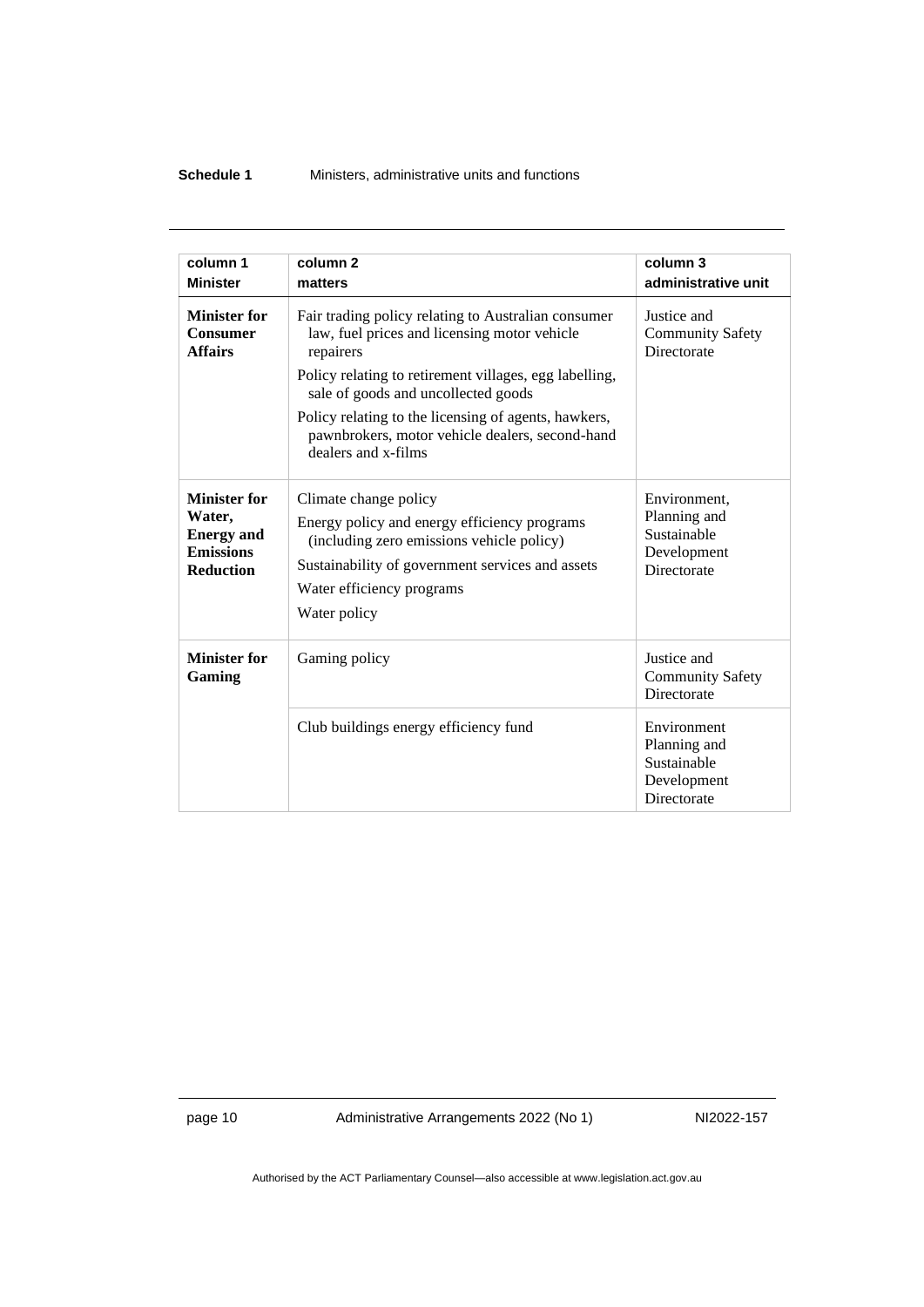| column 1<br><b>Minister</b>                | column 2<br>matters                                                | column 3<br>administrative unit          |
|--------------------------------------------|--------------------------------------------------------------------|------------------------------------------|
| <b>Minister for</b>                        | Acute health policy                                                | <b>ACT</b> Health                        |
| <b>Health</b>                              | Aged care and rehabilitation policy                                | Directorate                              |
|                                            | Cancer policy                                                      |                                          |
|                                            | Child health development                                           |                                          |
|                                            | Commissioning health services                                      |                                          |
|                                            | Community health policy and programs (excluding<br>justice health) |                                          |
|                                            | Digital health                                                     |                                          |
|                                            | Drug and alcohol policy                                            |                                          |
|                                            | Health protection                                                  |                                          |
|                                            | Health system policy, planning and performance<br>monitoring       |                                          |
|                                            | Local hospital network arrangements                                |                                          |
|                                            | Medical and health research policy and programs                    |                                          |
|                                            | Population health                                                  |                                          |
|                                            | Regulation of health services                                      |                                          |
|                                            | Health services and facilities operated by the ACT<br>Government   | Canberra Health<br>Services              |
|                                            | Delivery of the Canberra Hospital Expansion                        | Major Projects<br>Canberra               |
| <b>Minister for</b><br><b>Families and</b> | Children and young people protection policy and<br>services        | <b>Community Services</b><br>Directorate |
| <b>Community</b><br><b>Services</b>        | Children, youth and family policy and support<br>services          |                                          |
|                                            | Community sector policy and services                               |                                          |
|                                            | Community sector reform                                            |                                          |
|                                            | Safe and Connected Youth                                           |                                          |
|                                            |                                                                    |                                          |

NI2022-157 Administrative Arrangements 2022 (No 1) page 11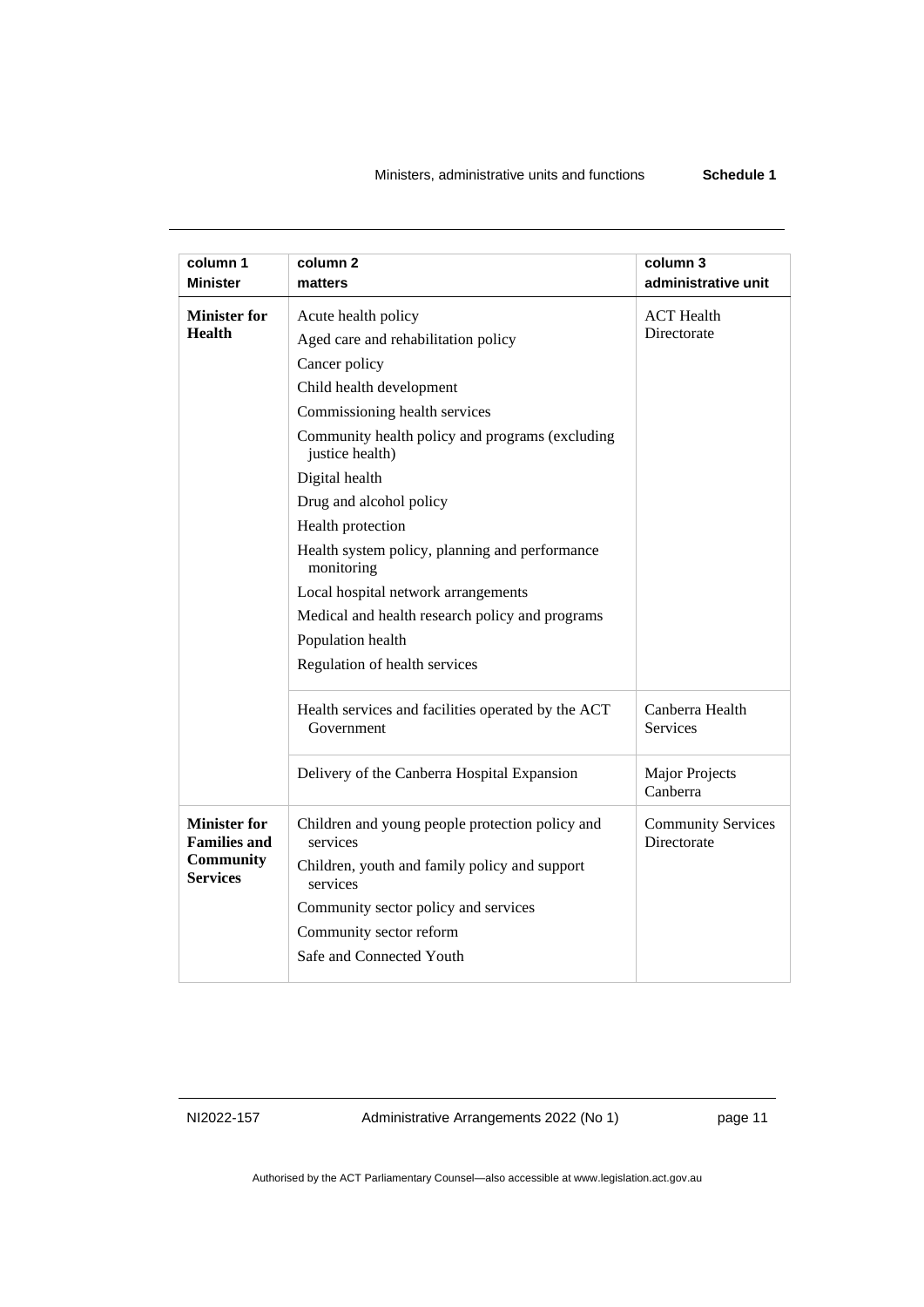#### **Schedule 1** Ministers, administrative units and functions

| column 1                                                                                                     | column 2                                                                                                                                                                                                                                                                                                                                                                                                                                                                           | column 3                                                                  |
|--------------------------------------------------------------------------------------------------------------|------------------------------------------------------------------------------------------------------------------------------------------------------------------------------------------------------------------------------------------------------------------------------------------------------------------------------------------------------------------------------------------------------------------------------------------------------------------------------------|---------------------------------------------------------------------------|
| <b>Minister</b>                                                                                              | matters                                                                                                                                                                                                                                                                                                                                                                                                                                                                            | administrative unit                                                       |
| <b>Minister for</b><br><b>Aboriginal</b><br>and Torres<br><b>Strait</b><br><b>Islander</b><br><b>Affairs</b> | Aboriginal and Torres Strait Islander affairs policy<br>and services<br>Aboriginal and Torres Strait Islander Elected Body<br>secretariat                                                                                                                                                                                                                                                                                                                                          | <b>Community Services</b><br>Directorate                                  |
| <b>Minister for</b><br><b>Transport</b><br>and City<br><b>Services</b>                                       | Active travel (including road crossing supervision)<br>Autonomous vehicle policy<br>Community transport<br>Footpaths<br>Mowing and verge maintenance<br>Municipal services<br>Neighbourhood democracy projects<br>Parking policy<br>Policy relating to transport regulation and safety<br>Public space amenity<br>Recycling and waste policy (including clinical waste<br>policy)<br>Roads and bridges<br>Stormwater<br><b>Transport Canberra</b><br>Transport planning and reform | <b>Transport Canberra</b><br>and City Services<br>Directorate             |
|                                                                                                              | Delivery of the City to Woden light rail project and<br>finalisation of the Gungahlin to the City light rail<br>project                                                                                                                                                                                                                                                                                                                                                            | <b>Major Projects</b><br>Canberra                                         |
| <b>Minister for</b><br>Skills                                                                                | Canberra Institute of Technology<br>Skilled migration<br><b>State Training Authority</b><br>Vocational education and training                                                                                                                                                                                                                                                                                                                                                      | Chief Minister,<br>Treasury and<br>Economic<br>Development<br>Directorate |
|                                                                                                              | Delivery of the Canberra Institute of Technology<br>campus redevelopment                                                                                                                                                                                                                                                                                                                                                                                                           | <b>Major Projects</b><br>Canberra                                         |

page 12 Administrative Arrangements 2022 (No 1) NI2022-157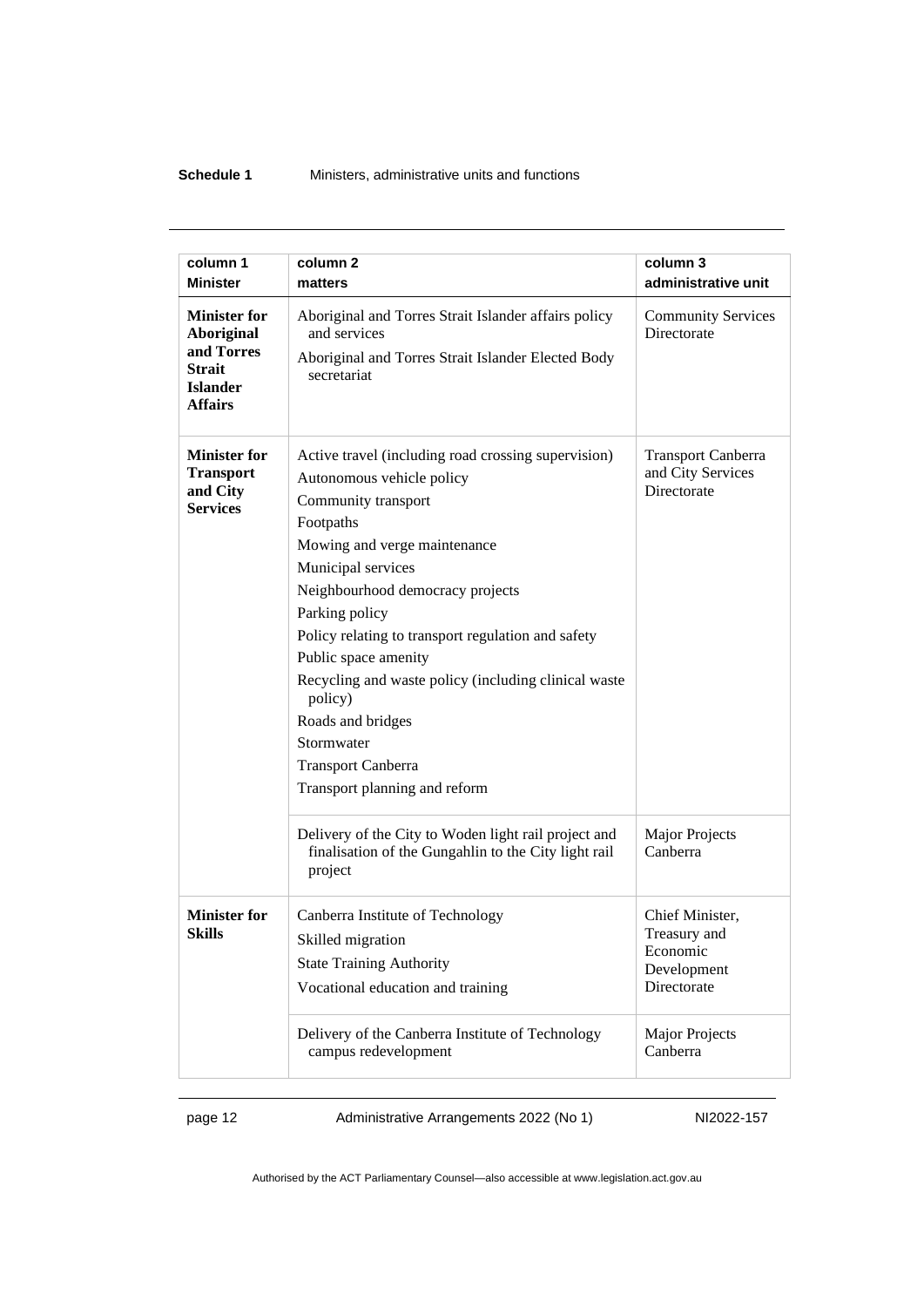#### Ministers, administrative units and functions **Schedule 1**

| column 1<br><b>Minister</b>                                               | column <sub>2</sub>                                                                                                                                                                                                                                                                                                                                                                                                                                                                                                                                                                     | column 3<br>administrative unit                                           |
|---------------------------------------------------------------------------|-----------------------------------------------------------------------------------------------------------------------------------------------------------------------------------------------------------------------------------------------------------------------------------------------------------------------------------------------------------------------------------------------------------------------------------------------------------------------------------------------------------------------------------------------------------------------------------------|---------------------------------------------------------------------------|
|                                                                           | matters                                                                                                                                                                                                                                                                                                                                                                                                                                                                                                                                                                                 |                                                                           |
| <b>Special</b><br><b>Minister of</b><br><b>State</b>                      | Access to government information<br><b>ACT</b> Insurance Authority<br>Audit policy<br>Chief Digital Officer, Digital and Data Strategy,<br>including Cyber security<br>Community facilities charging policy<br>Community facilities property services<br>Government accommodation and property services<br>(including facility management and operations for<br>Venues Canberra)<br>Insurance policy (including Motor Accident Injury<br>Insurance and lifetime care and support scheme)<br>Procurement<br>Shared services, including transactional services and<br><b>ICT</b> services | Chief Minister,<br>Treasury and<br>Economic<br>Development<br>Directorate |
|                                                                           | Electoral policy<br>Racing policy                                                                                                                                                                                                                                                                                                                                                                                                                                                                                                                                                       | Justice and<br><b>Community Safety</b><br>Directorate                     |
| <b>Assistant</b><br><b>Minister for</b><br><b>Economic</b><br>Development | ACT events fund<br>Advanced technologies<br>Community events<br>Creative industries<br>Key industry capability area sector development<br>Manufacturing<br>Science<br>Screen Canberra                                                                                                                                                                                                                                                                                                                                                                                                   | Chief Minister,<br>Treasury and<br>Economic<br>Development<br>Directorate |
| <b>Minister for</b><br>the Arts                                           | Art and cultural policy and services<br>Community arts facilities<br><b>Cultural Facilities Corporation</b>                                                                                                                                                                                                                                                                                                                                                                                                                                                                             | Chief Minister,<br>Treasury and<br>Economic<br>Development<br>Directorate |
|                                                                           | Delivery of the Canberra Theatre Centre<br>redevelopment project                                                                                                                                                                                                                                                                                                                                                                                                                                                                                                                        | <b>Major Projects</b><br>Canberra                                         |

NI2022-157 Administrative Arrangements 2022 (No 1) page 13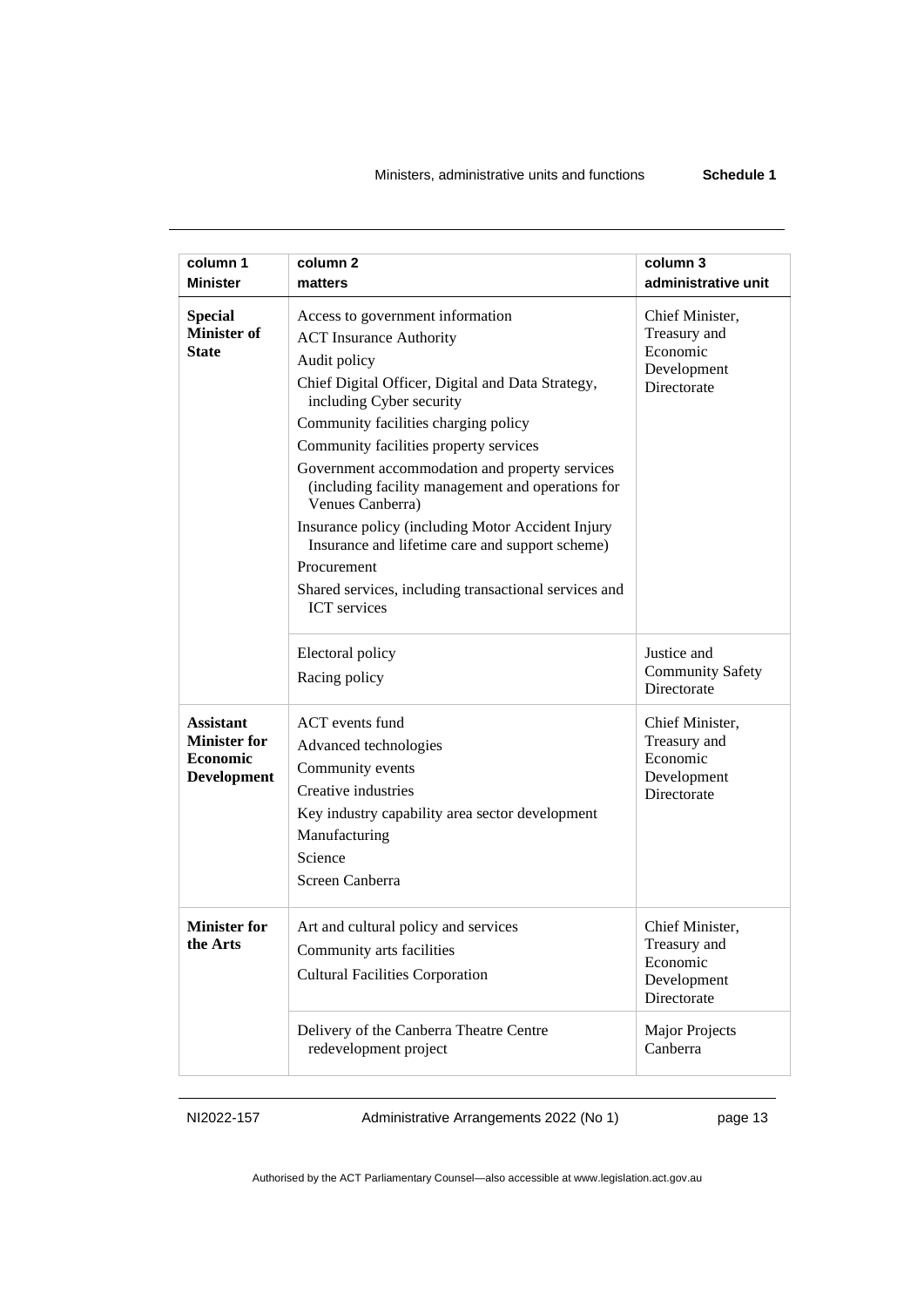#### **Schedule 1** Ministers, administrative units and functions

| <b>Minister</b>                                                                              | matters                                                                                                                                                                                                                                                                                                                                                                                                                                                                                                                                                                                                                                                                                                                                                                                                                                                                                                                                                                                                                                   | administrative unit                                                                   |
|----------------------------------------------------------------------------------------------|-------------------------------------------------------------------------------------------------------------------------------------------------------------------------------------------------------------------------------------------------------------------------------------------------------------------------------------------------------------------------------------------------------------------------------------------------------------------------------------------------------------------------------------------------------------------------------------------------------------------------------------------------------------------------------------------------------------------------------------------------------------------------------------------------------------------------------------------------------------------------------------------------------------------------------------------------------------------------------------------------------------------------------------------|---------------------------------------------------------------------------------------|
| column 1<br><b>Minister for</b><br><b>Business and</b><br><b>Better</b><br><b>Regulation</b> | column <sub>2</sub><br>Aboriginal and Torres Strait Islander business<br>development<br>Access Canberra (exception in relation to planning<br>development, land and lease regulation)<br><b>Better Regulation Taskforce</b><br>Business advocacy and liaison<br>Business development<br><b>Choose CBR</b><br>Construction, building and utilities regulation *<br>Controlled Sports registration, inspection,<br>notifications and regulatory services*<br>Environmental protection, water regulation, and<br>clinical waste controller*<br>Electricity and natural gas, water and sewerage<br>industry technical regulation*<br>Fair trading and registration, inspection and<br>regulatory services (including transport regulation<br>and licensing)*<br>Food safety licensing and regulation*<br>Improving ease of doing business with government<br>Occupational licensing*<br>Public unleased land regulation (permits)*<br>Racing and gaming regulation*<br>Registration of civil unions, domestic relationships<br>and parentage* | column 3<br>Chief Minister,<br>Treasury and<br>Economic<br>Development<br>Directorate |
|                                                                                              | Small business                                                                                                                                                                                                                                                                                                                                                                                                                                                                                                                                                                                                                                                                                                                                                                                                                                                                                                                                                                                                                            |                                                                                       |
|                                                                                              |                                                                                                                                                                                                                                                                                                                                                                                                                                                                                                                                                                                                                                                                                                                                                                                                                                                                                                                                                                                                                                           |                                                                                       |
|                                                                                              | * this is a matter relating to Access Canberra (see Public Sector Management Act 1994, s 21 (8),                                                                                                                                                                                                                                                                                                                                                                                                                                                                                                                                                                                                                                                                                                                                                                                                                                                                                                                                          |                                                                                       |

def *relevant matter*, par (b)). The Minister for Business and Better Regulation is the responsible minister for Access Canberra for this relevant matter (see *Public Sector Management Act 1994,* s 21 (8), def *responsible minister*)

page 14 Administrative Arrangements 2022 (No 1) NI2022-157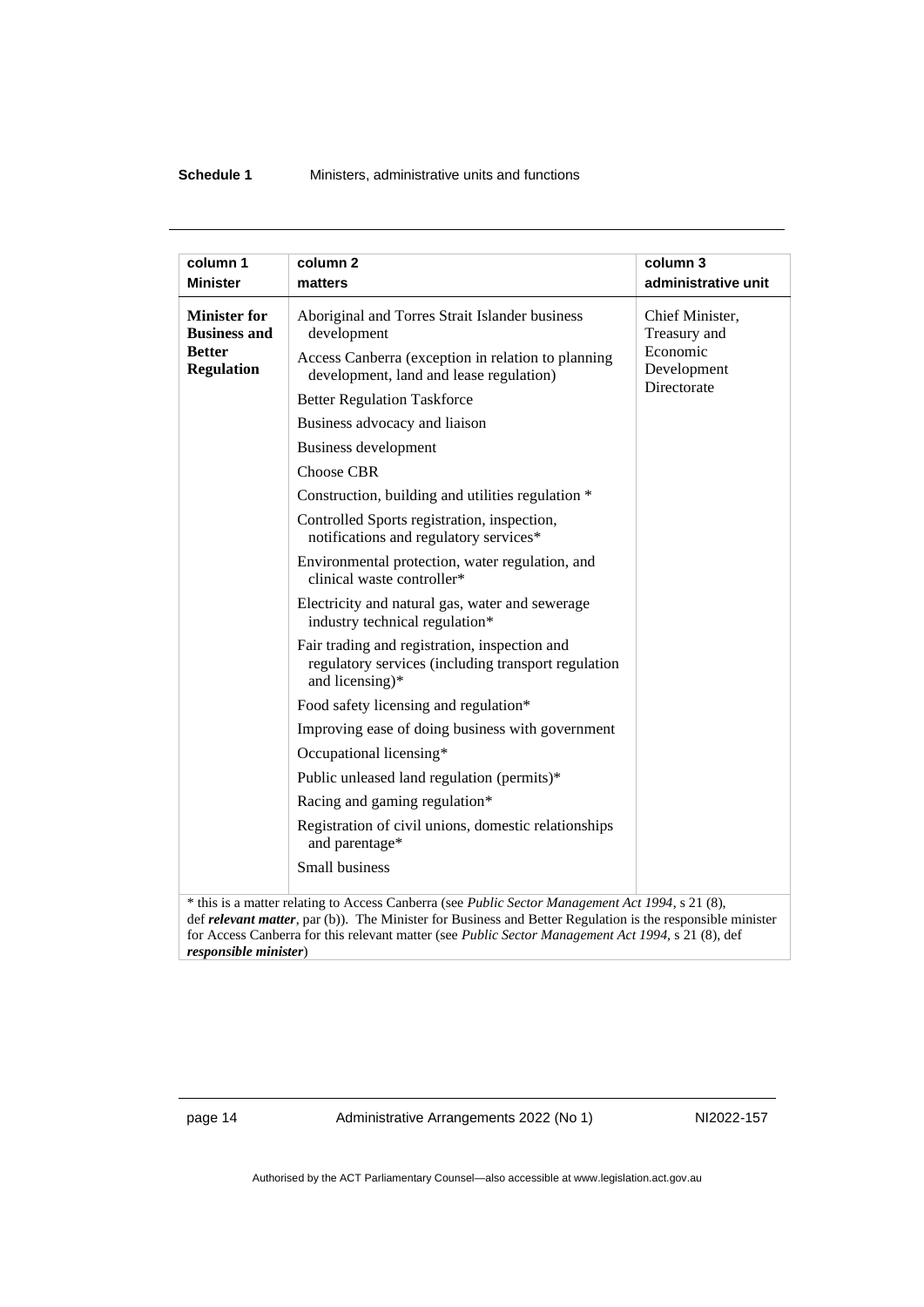#### Ministers, administrative units and functions **Schedule 1**

| column 1                                                                     | column <sub>2</sub>                                                                                                                                                                                                                                                                                                                                    | column 3                                                                  |
|------------------------------------------------------------------------------|--------------------------------------------------------------------------------------------------------------------------------------------------------------------------------------------------------------------------------------------------------------------------------------------------------------------------------------------------------|---------------------------------------------------------------------------|
| <b>Minister</b>                                                              | matters                                                                                                                                                                                                                                                                                                                                                | administrative unit                                                       |
| <b>Minister for</b><br>Human<br><b>Rights</b>                                | <b>ACT Human Rights Commission</b><br>Human rights and anti-discrimination policy<br>Policy relating to births, deaths, parentage,<br>marriages, civil unions, domestic relationships,<br>voluntary assisted dying/end of life<br>Victims of Crime Commissioner                                                                                        | Justice and<br><b>Community Safety</b><br>Directorate                     |
| <b>Minister for</b><br><b>Multicultural</b><br><b>Affairs</b>                | Multicultural affairs policy and services                                                                                                                                                                                                                                                                                                              | <b>Community Services</b><br>Directorate                                  |
| <b>Minister for</b><br>the<br><b>Environment</b>                             | Agriculture<br><b>Biodiversity policy</b><br>Commissioner for Sustainability and the<br>Environment<br>Conservation and promotion of native flora and<br>fauna<br>Environment protection policy<br>Native animal welfare<br>Pest, weed and feral animal management policy<br>Support to the Conservator of Flora and Fauna<br>Urban agriculture policy | Environment,<br>Planning and<br>Sustainable<br>Development<br>Directorate |
| <b>Minister for</b><br>Heritage                                              | Heritage                                                                                                                                                                                                                                                                                                                                               | Environment,<br>Planning and<br>Sustainable<br>Development<br>Directorate |
| <b>Minister for</b><br><b>Homelessness</b><br>and Housing<br><b>Services</b> | Homelessness services<br>Housing services                                                                                                                                                                                                                                                                                                              | <b>Community Services</b><br>Directorate                                  |

NI2022-157 Administrative Arrangements 2022 (No 1) page 15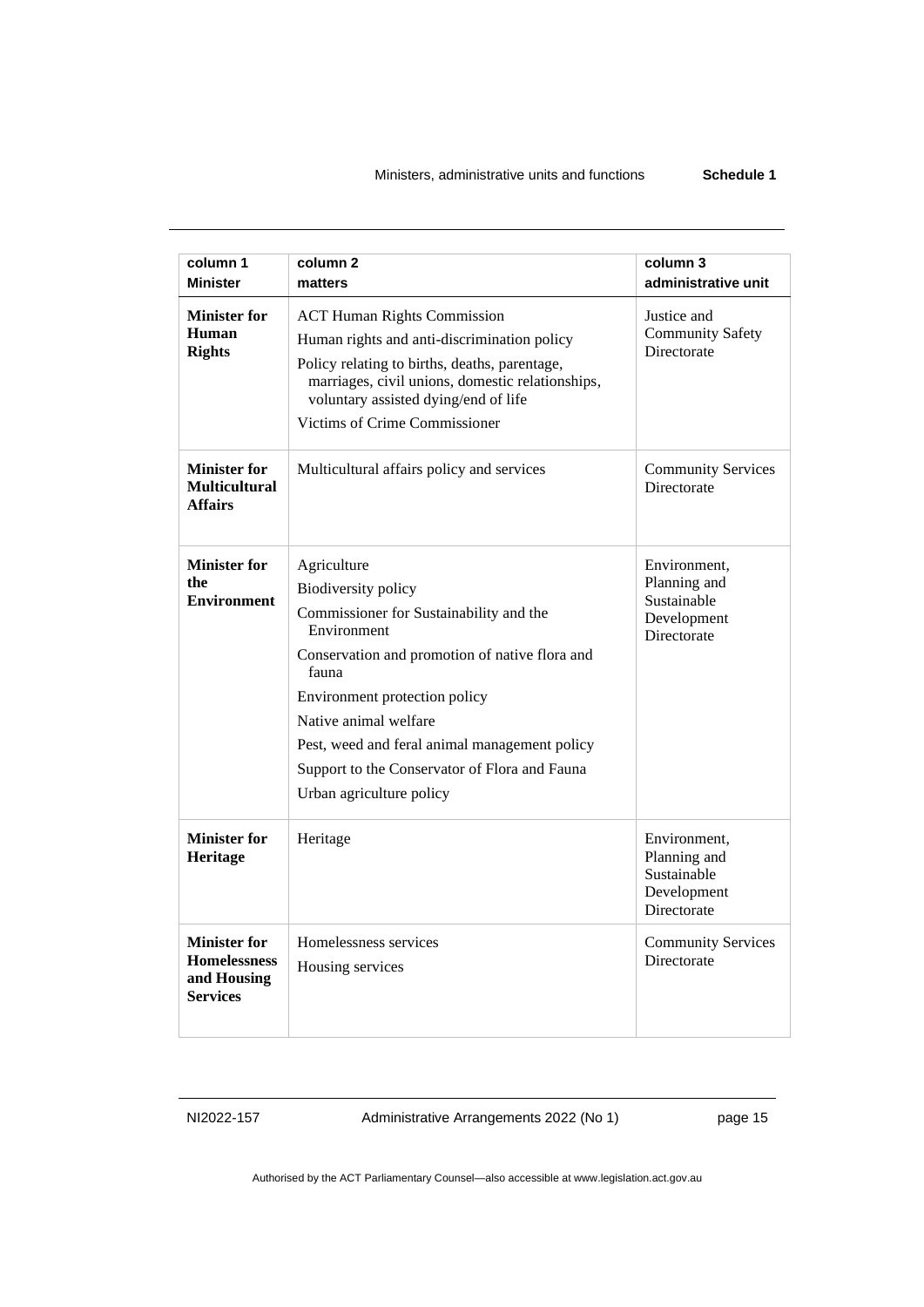#### **Schedule 1** Ministers, administrative units and functions

|                                                              | column <sub>2</sub>                                                               |                                          |
|--------------------------------------------------------------|-----------------------------------------------------------------------------------|------------------------------------------|
| column 1<br><b>Minister</b>                                  | matters                                                                           | column 3<br>administrative unit          |
|                                                              |                                                                                   |                                          |
| <b>Minister for</b>                                          | Asbestos Response Taskforce                                                       | Environment,                             |
| <b>Sustainable</b><br><b>Building and</b>                    | Building and construction industry liaison                                        | Planning and<br>Sustainable              |
| <b>Construction</b>                                          | Building code of Australia ACT appendix                                           | Development                              |
|                                                              | Building policy                                                                   | Directorate                              |
|                                                              | Building quality                                                                  |                                          |
|                                                              | Living infrastructure projects                                                    |                                          |
|                                                              | Universal design standards                                                        |                                          |
| <b>Assistant</b>                                             | Carers Strategy and policy                                                        | <b>Community Services</b>                |
| <b>Minister for</b>                                          | Community recovery and emergency relief                                           | Directorate                              |
| <b>Families and</b><br><b>Community</b>                      | Volunteering statement and policy                                                 |                                          |
| <b>Services</b>                                              | Youth justice policy and services (including<br>Bimberi)                          |                                          |
| <b>Minister for</b>                                          | Disability inclusion and participation                                            | <b>Community Services</b>                |
| <b>Disability</b>                                            | Disability policy                                                                 | Directorate                              |
|                                                              | Disability reform and services                                                    |                                          |
|                                                              | Senior Practitioner for the reduction and elimination<br>of restrictive practices |                                          |
| <b>Minister for</b><br><b>Justice</b><br><b>Health</b>       | <b>Justice Health</b>                                                             | Canberra Health<br><b>Services</b>       |
| <b>Minister for</b>                                          | Mental health (Coordinator-General)                                               | <b>ACT</b> Health                        |
| <b>Mental</b><br><b>Health</b>                               | Mental health policy                                                              | Directorate                              |
|                                                              | Mental health services, facilities and programs<br>operated by the ACT            | Canberra Health<br>Services              |
| <b>Minister for</b><br><b>Veterans</b> and<br><b>Seniors</b> | Seniors and ageing policy<br>Veterans                                             | <b>Community Services</b><br>Directorate |

page 16 Administrative Arrangements 2022 (No 1) NI2022-157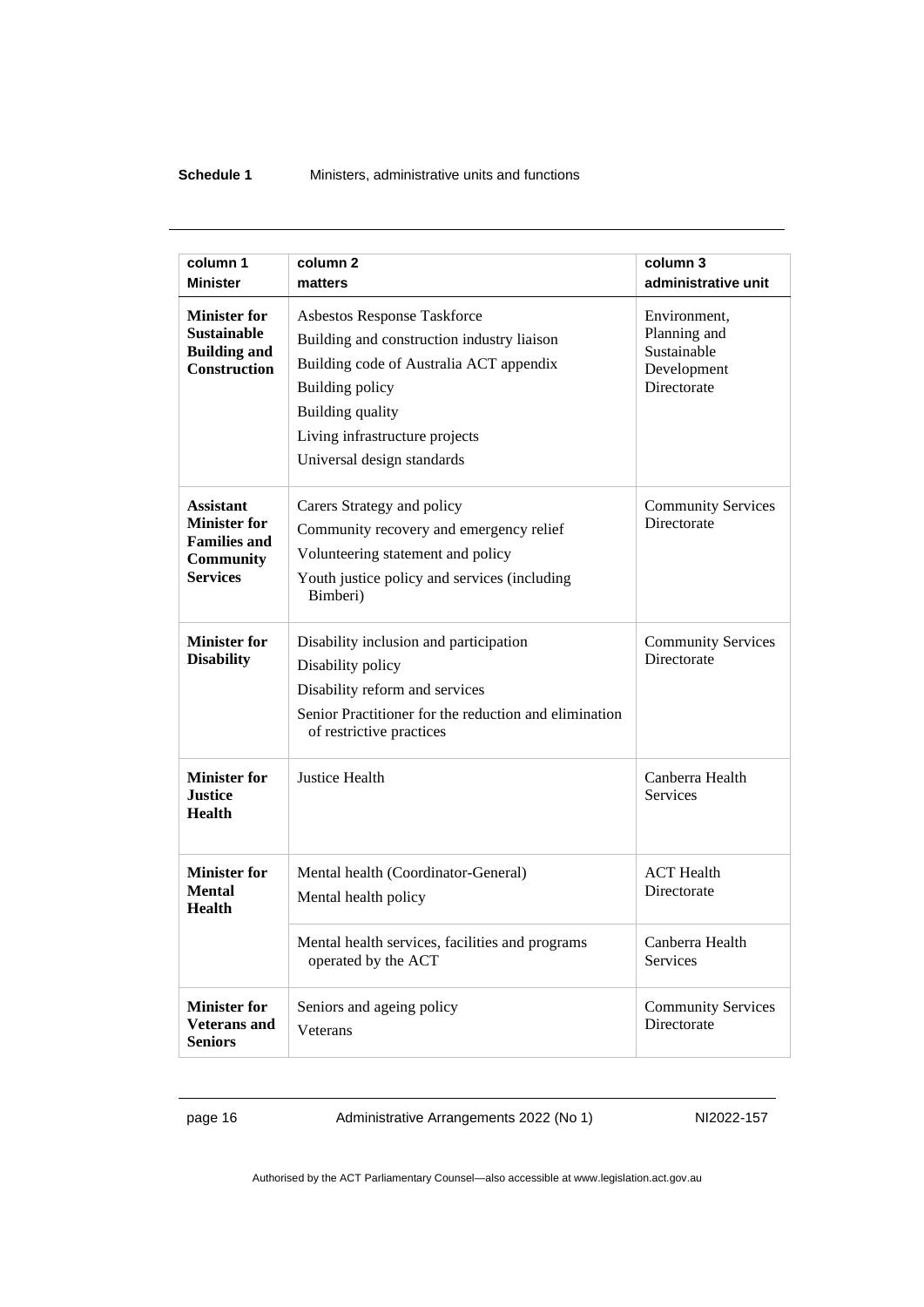# <span id="page-20-0"></span>**Schedule 2 Enactments**

(see s 4-7)

# <span id="page-20-1"></span>**Part 2.1 Chief Minister, Treasury and**

**Economic Development** 

### **Directorate Chief Minister** Annual Reports (Government Agencies) Act 2004 Australian Capital Territory (Ministers) Act 2013 Australian Capital Territory (Self-Government) Act 1988 (Cwlth) City of Canberra Arms Act 1932 COVID-19 Emergency Response Act 2020 Government Agencies (Campaign Advertising) Act 2009 Inquiries Act 1991 Integrity Commission Act 2018 Legislation Act 2001, chapter 5 Legislative Assembly (Broadcasting) Act 2001 Legislative Assembly (Members' Staff) Act 1989 Legislative Assembly (Office of the Legislative Assembly) Act 2012 Legislative Assembly Precincts Act 2001 Ombudsman Act 1989 Public Interest Disclosure Act 2012 Public Sector Management Act 1994 Remuneration Tribunal Act 1995 Royal Commissions Act 1991 Sexuality and Gender Identity Conversion Practices Act 2020

#### **Minister for the Arts**

Cultural Facilities Corporation Act 1997

NI2022-157 Administrative Arrangements 2022 (No 1) page 17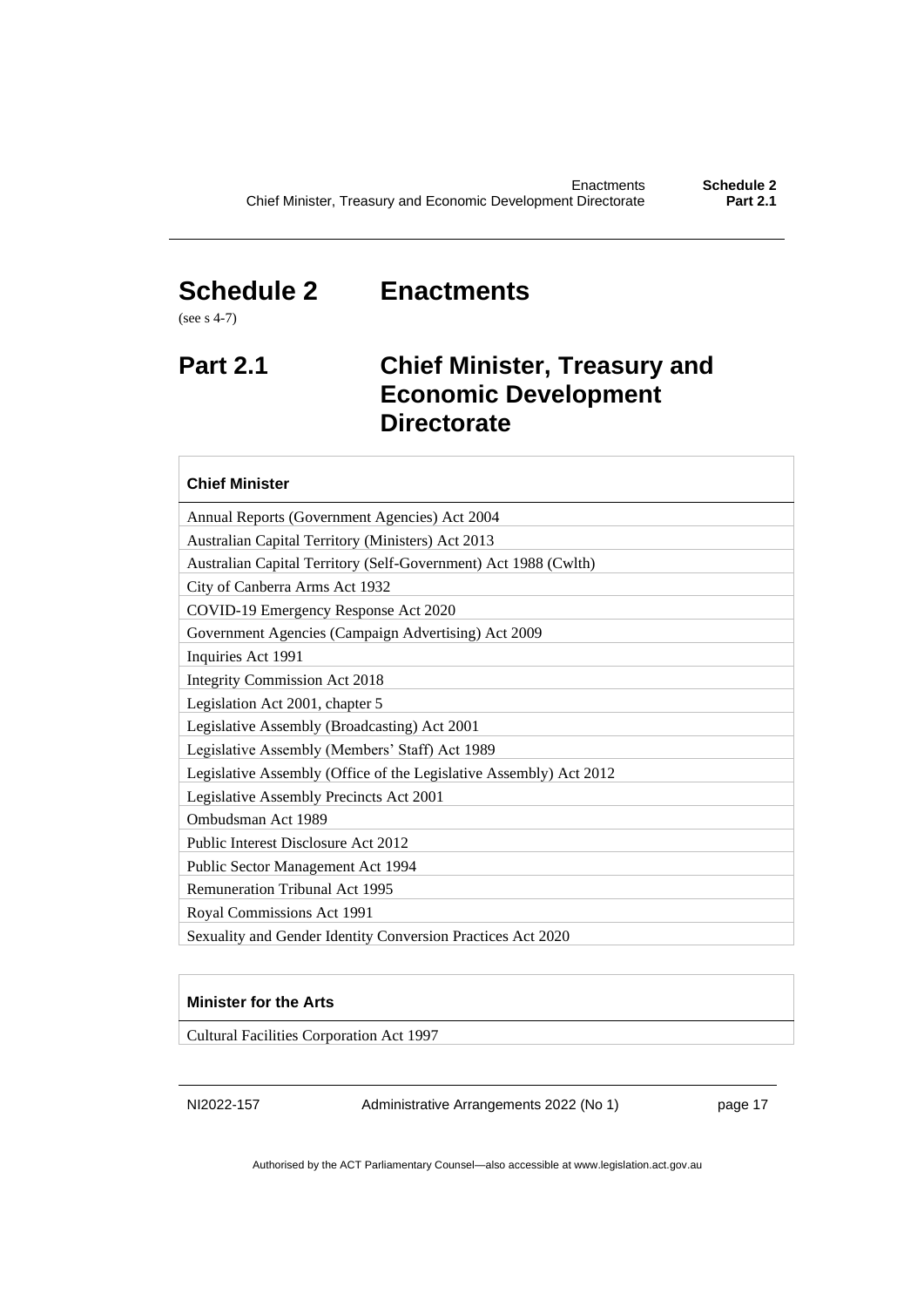#### **Schedule 2** Enactments<br> **Part 2.1** Chief Ministe **Chief Minister, Treasury and Economic Development Directorate**

#### **Minister for Sport and Recreation**

Controlled Sports Act 2019

Drugs in Sport Act 1999

Public Pools Act 2015

#### **Minister for Skills**

Building and Construction Industry Training Levy Act 1999 Canberra Institute of Technology Act 1987

Training and Tertiary Education Act 2003, except section 26

#### **Minister for Economic Development**

University of Canberra Act 1989

| Treasurer                                                            |
|----------------------------------------------------------------------|
| <b>ACTEW/AGL Partnership Facilitation Act 2000</b>                   |
| <b>Appropriation Acts</b>                                            |
| Betting Operations Tax Act 2018                                      |
| City Renewal Authority and Suburban Land Agency Act 2017, section 63 |
| Competition Policy Reform Act 1996                                   |
| Duties Act 1999                                                      |
| Election Commitments Costing Act 2012                                |
| Emergencies Act 2004, schedule 1                                     |
| Financial Agreement Act 1994                                         |
| Financial Management Act 1996                                        |
| Financial Sector Reform (ACT) Act 1999                               |
| First Home Owner Grant Act 2000                                      |
| Independent Competition and Regulatory Commission Act 1997           |
| Land Rent Act 2008                                                   |

page 18 Administrative Arrangements 2022 (No 1) NI2022-157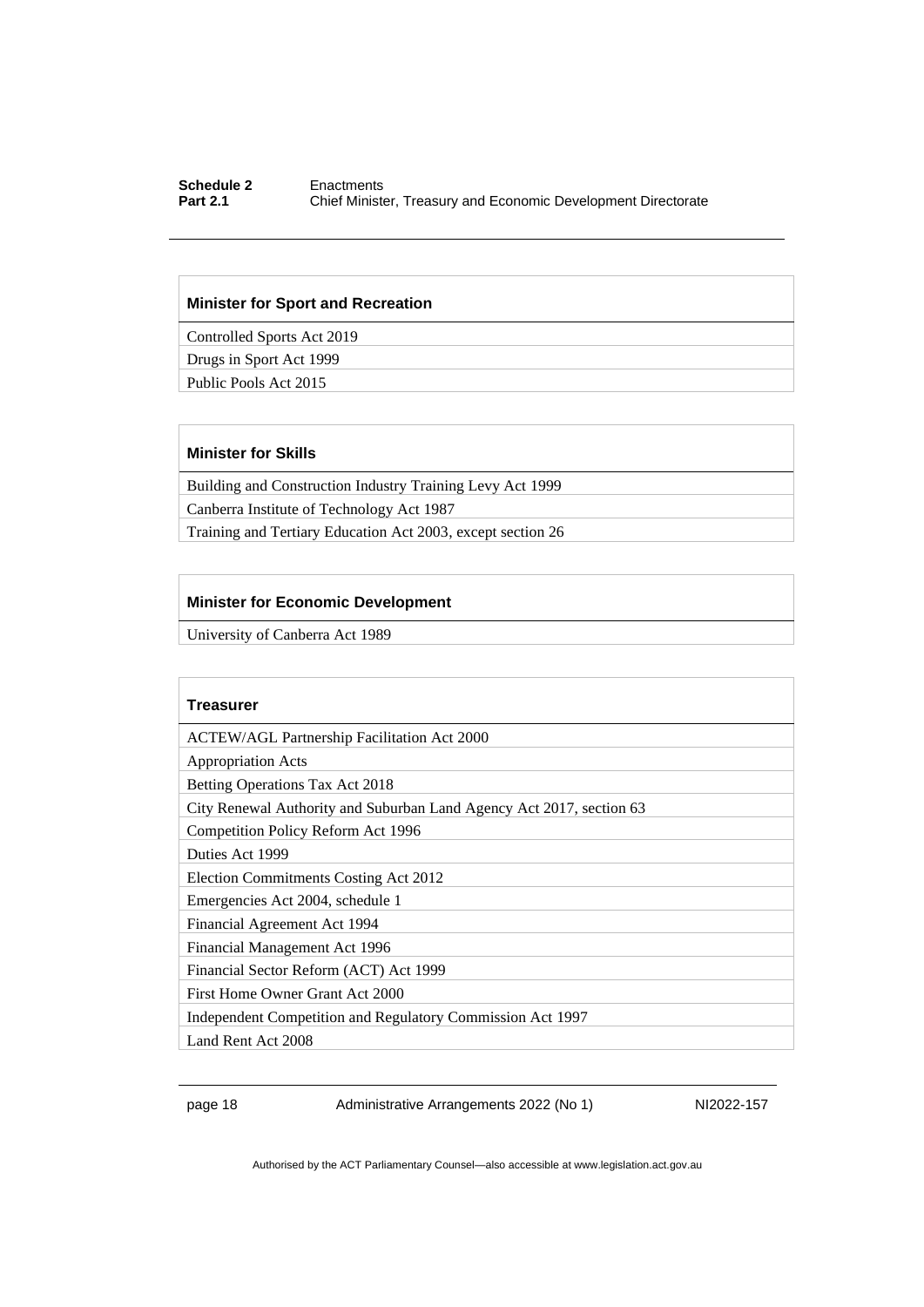| <b>Treasurer</b>                                        |
|---------------------------------------------------------|
| Land Tax Act 2004                                       |
| Legislative Assembly (Members' Superannuation) Act 1991 |
| Payroll Tax Act 2011                                    |
| Rates Act 2004                                          |
| <b>Taxation Administration Act 1999</b>                 |
| Taxation (Government Business Enterprises) Act 2003     |
| Territory-owned Corporations Act 1990                   |
| Territory Superannuation Provision Protection Act 2000  |
| Utilities Act 2000, part 3A                             |
| Utilities (Network Facilities Tax) Act 2006             |

| Minister for Industrial Relations and Workplace Safety  |
|---------------------------------------------------------|
| Dangerous Goods (Road Transport) Act 2009               |
| Dangerous Substances Act 2004, except chapter 3A        |
| Holidays Act 1958                                       |
| Labour Hire Licensing Act 2020                          |
| Long Service Leave Act 1976                             |
| Long Service Leave (Portable Schemes) Act 2009          |
| Machinery Act 1949                                      |
| <b>Public Sector Workers Compensation Fund Act 2018</b> |
| Scaffolding and Lifts Act 1912                          |
| Standard Time and Summer Time Act 1972                  |
| <b>Workers Compensation Act 1951</b>                    |
| Work Health and Safety Act 2011                         |
| Workplace Privacy Act 2011                              |

NI2022-157 Administrative Arrangements 2022 (No 1) page 19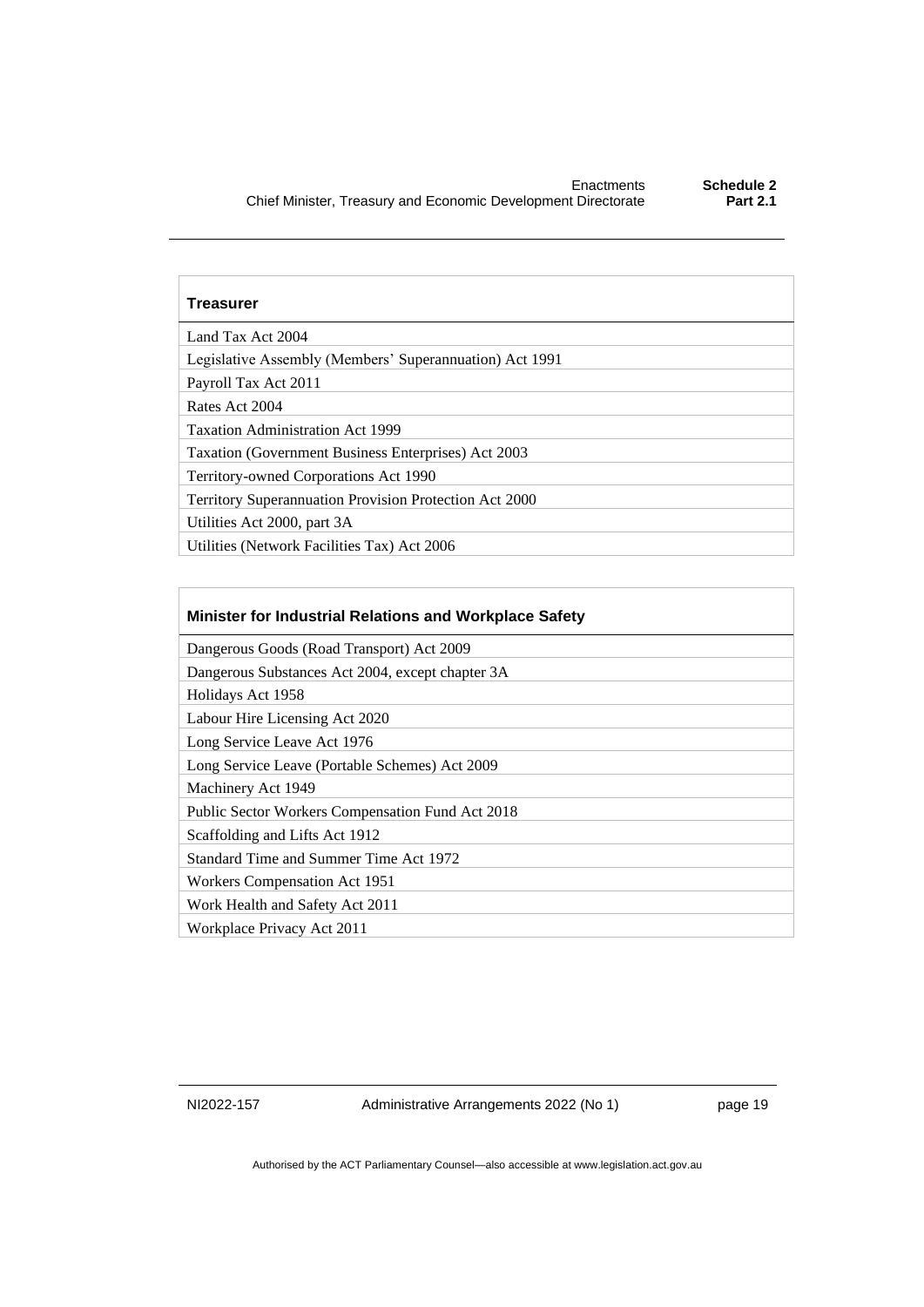#### **Schedule 2** Enactments<br> **Part 2.1** Chief Ministe **Chief Minister, Treasury and Economic Development Directorate**

#### **Special Minister of State**

Auditor-General Act 1996

Government Procurement Act 2001

Insurance Authority Act 2005

Lifetime Care and Support (Catastrophic Injuries) Act 2014

Motor Accident Injuries Act 2019

Road Transport (General) Act 1999, sections 12, 13, 14, 17, 19 and 20 (when exercised in relation to matters that are the responsibility of the Special Minister of State)

Territory Records Act 2002

page 20 Administrative Arrangements 2022 (No 1) NI2022-157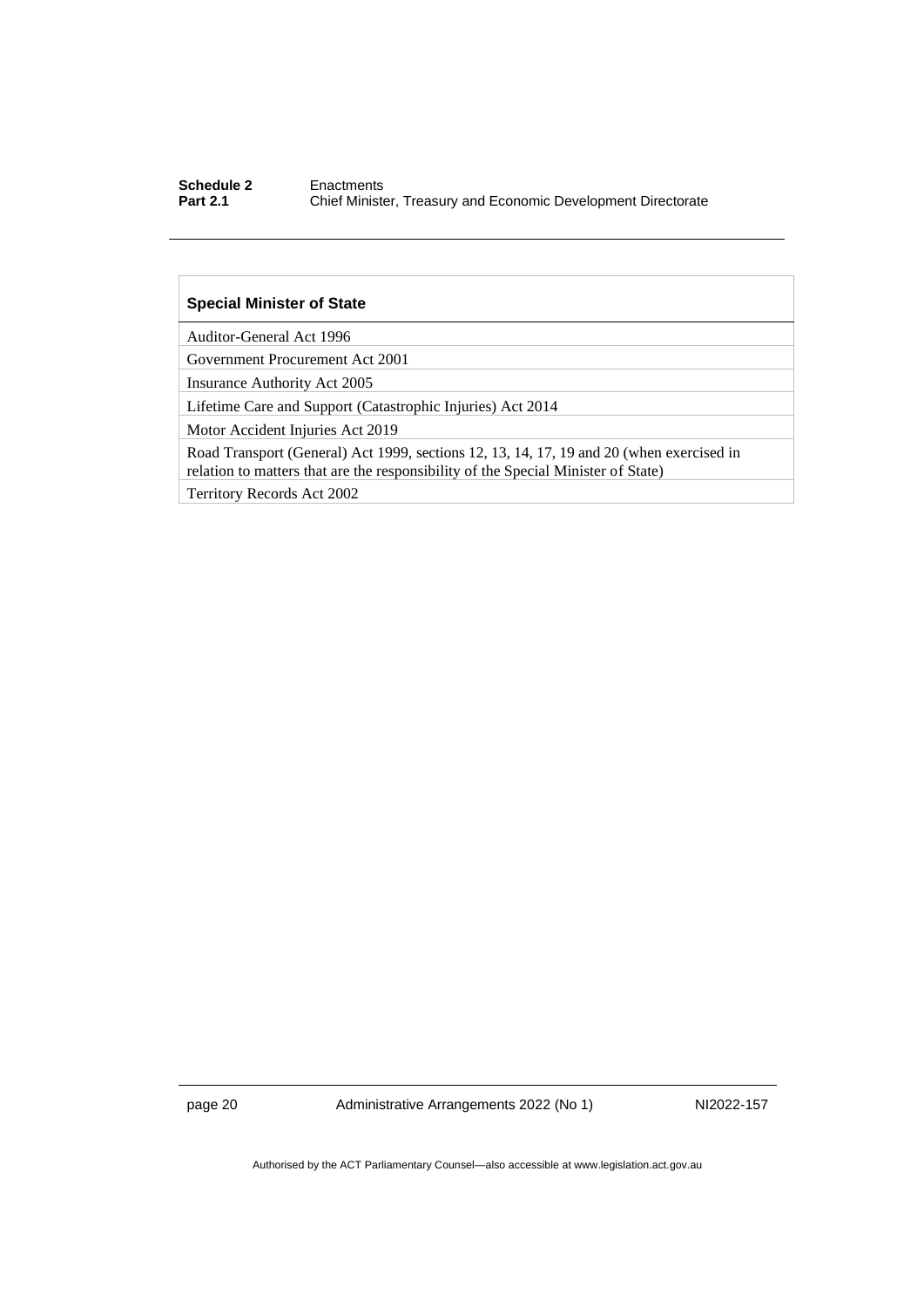# <span id="page-24-0"></span>**Part 2.2 ACT Health Directorate**

### **Minister for Health** Blood Donation (Transmittable Diseases) Act 1985\* Drugs of Dependence Act 1989 Epidemiological Studies (Confidentiality) Act 1992 Food Act 2001 Gene Technology Act 2003 Gene Technology (GM Crop Moratorium) Act 2004 Health Act 1993\* Health (National Health Funding Pool and Administration) Act 2013 Health Practitioner Regulation National Law (ACT) Act 2010\* Health Professionals (Special Events Exemptions) Act 2000 Health Records (Privacy and Access) Act 1997\* Human Cloning and Embryo Research Act 2004 Intoxicated People (Care and Protection) Act 1994 Medicines, Poisons and Therapeutic Goods Act 2008\* Public Health Act 1997\* Radiation Protection Act 2006\* Smoke-Free Public Places Act 2003 Smoking in Cars with Children (Prohibition) Act 2011 Supervised Injecting Place Trial Act 1999, except sections 7, 8 and 13\* Tobacco and Other Smoking Products Act 1927 Transplantation and Anatomy Act 1978\* \*except to the extent that the Act relates to matters that are the responsibility of Canberra Health Services (see schedule 1)

#### **Minister for Mental Health**

Mental Health Act 2015, except part 7.2, chapters 10 and 11 and sections 267, 268 and 269\*

Mental Health (Secure Facilities) Act 2016\*

\*except to the extent that the Act relates to matters that are the responsibility of Canberra Health Services (see schedule 1)

NI2022-157 Administrative Arrangements 2022 (No 1) page 21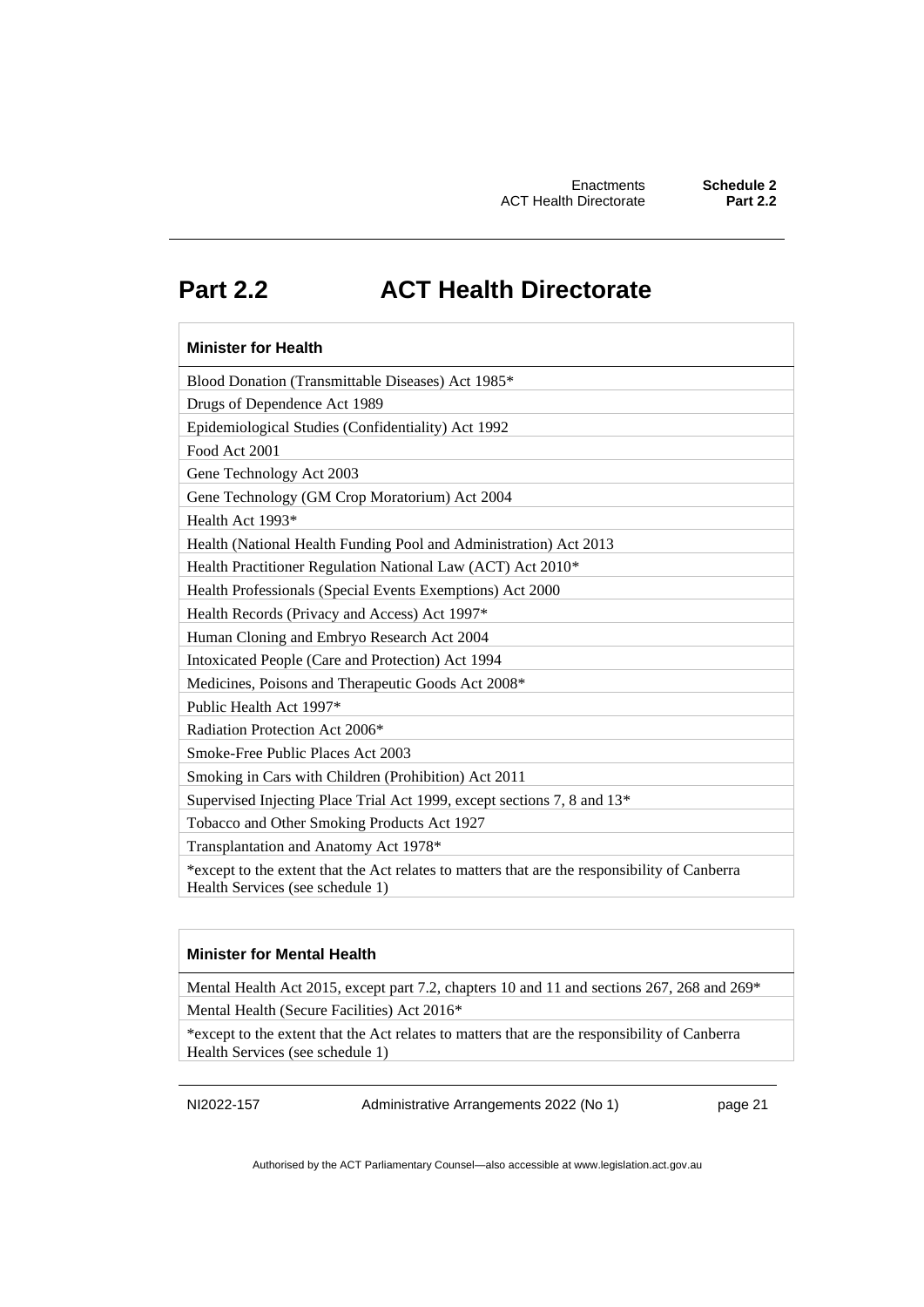#### **Schedule 2** Enactments<br> **Part 2.3** Canberra He **Canberra Health Services**

# <span id="page-25-0"></span>**Part 2.3 Canberra Health Services**

#### **Minister for Health**

Blood Donation (Transmittable Diseases) Act 1985\*

Health Act 1993\*

Health Practitioner Regulation National Law (ACT) Act 2010\*

Health Records (Privacy and Access) Act 1997\*

Medicines, Poisons and Therapeutic Goods Act 2008\*

Public Health Act 1997\*

Radiation Protection Act 2006\*

Supervised Injecting Place Trial Act 1999, except sections 7, 8 and 13\*

Transplantation and Anatomy Act 1978\*

\*to the extent that the Act relates to matters that are the responsibility of Canberra Health Services (see schedule 1)

#### **Minister for Mental Health**

Mental Health Act 2015, except part 7.2, chapters 10 and 11 and sections 267, 268 and 269\* Mental Health (Secure Facilities) Act 2016\*

\*to the extent that the Act relates to matters that are the responsibility of Canberra Health Services (see schedule 1)

page 22 Administrative Arrangements 2022 (No 1) NI2022-157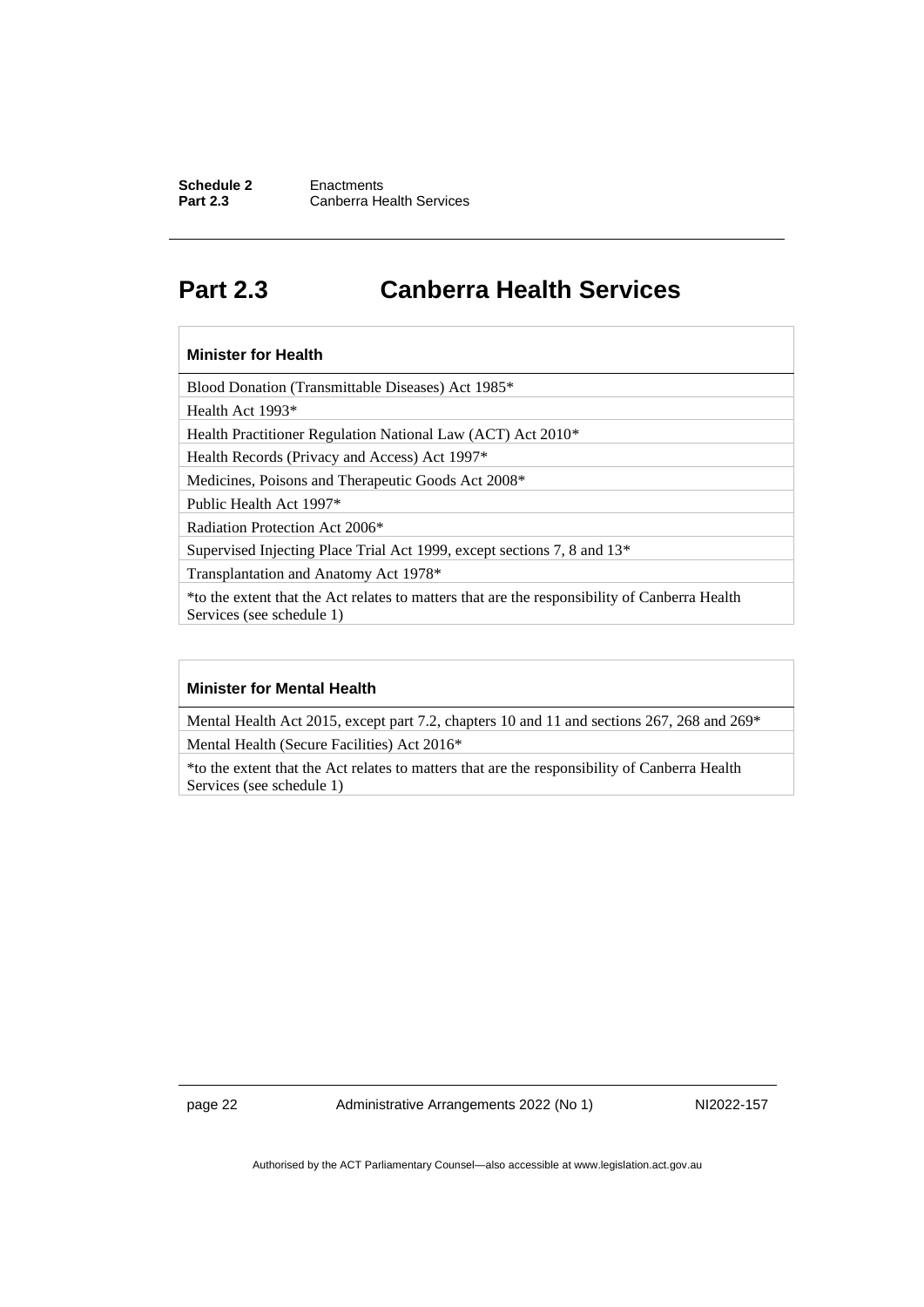# <span id="page-26-0"></span>**Part 2.4 Education Directorate**

#### **Minister for Early Childhood Development**

Children and Young People Act 2008, chapter 20

Education and Care Services National Law (ACT) Act 2011

#### **Minister for Education and Youth Affairs**

ACT Teacher Quality Institute Act 2010

Board of Senior Secondary Studies Act 1997

Children and Young People Act 2008, part 21.2

Education Act 2004

Training and Tertiary Education Act 2003, section 26

NI2022-157 Administrative Arrangements 2022 (No 1) page 23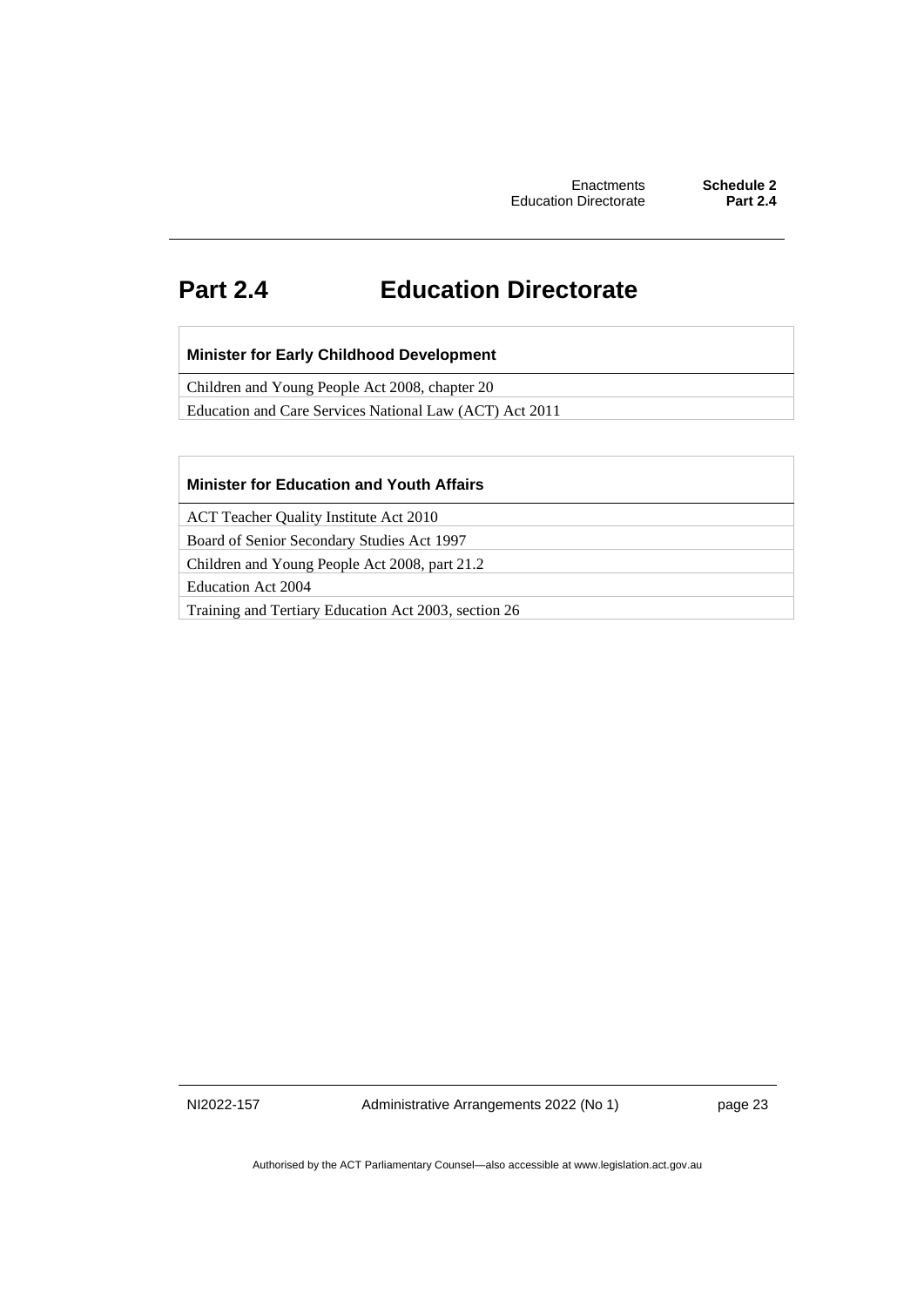# <span id="page-27-0"></span>**Part 2.5 Justice and Community Safety Directorate**

| <b>Attorney-General</b>                                     |
|-------------------------------------------------------------|
| <b>ACT Civil and Administrative Tribunal Act 2008</b>       |
| Act of Settlement 1700 12 & 13 Will 3 c 2                   |
| Administration and Probate Act 1929                         |
| Administrative Decisions (Judicial Review) Act 1989         |
| Anglican Church of Australia Constitution Act 1961          |
| Anglican Church of Australia Constitutions Act 1902         |
| Anglican Church of Australia Trust Property Act 1917        |
| Anglican Church of Australia Trust Property Act 1928        |
| Associations Incorporation Act 1991                         |
| Australian-American Educational Foundation Act 1966         |
| Australian Crime Commission (ACT) Act 2003                  |
| Bail Act 1992                                               |
| Bill of Rights 1688 1 Will & Mary sess 2 c 2                |
| <b>Charitable Collections Act 2003</b>                      |
| Civil Law (Property) Act 2006                               |
| Civil Law (Sale of Residential Property) Act 2003           |
| Civil Law (Wrongs) Act 2002                                 |
| Commercial Arbitration Act 2017                             |
| Common Boundaries Act 1981                                  |
| Confiscation of Criminal Assets Act 2003                    |
| Coroners Act 1997                                           |
| <b>Court Procedures Act 2004</b>                            |
| Crimes Act 1900                                             |
| Crimes (Assumed Identities) Act 2009                        |
| Crimes (Controlled Operations) Act 2008                     |
| Crimes (Forensic Procedures) Act 2000                       |
| Crimes (Protection of Witness Identity) Act 2011            |
| Crimes (Restorative Justice) Act 2004                       |
| Crimes (Sentence Administration) Act 2005, chapters 8 and 9 |

page 24 Administrative Arrangements 2022 (No 1) NI2022-157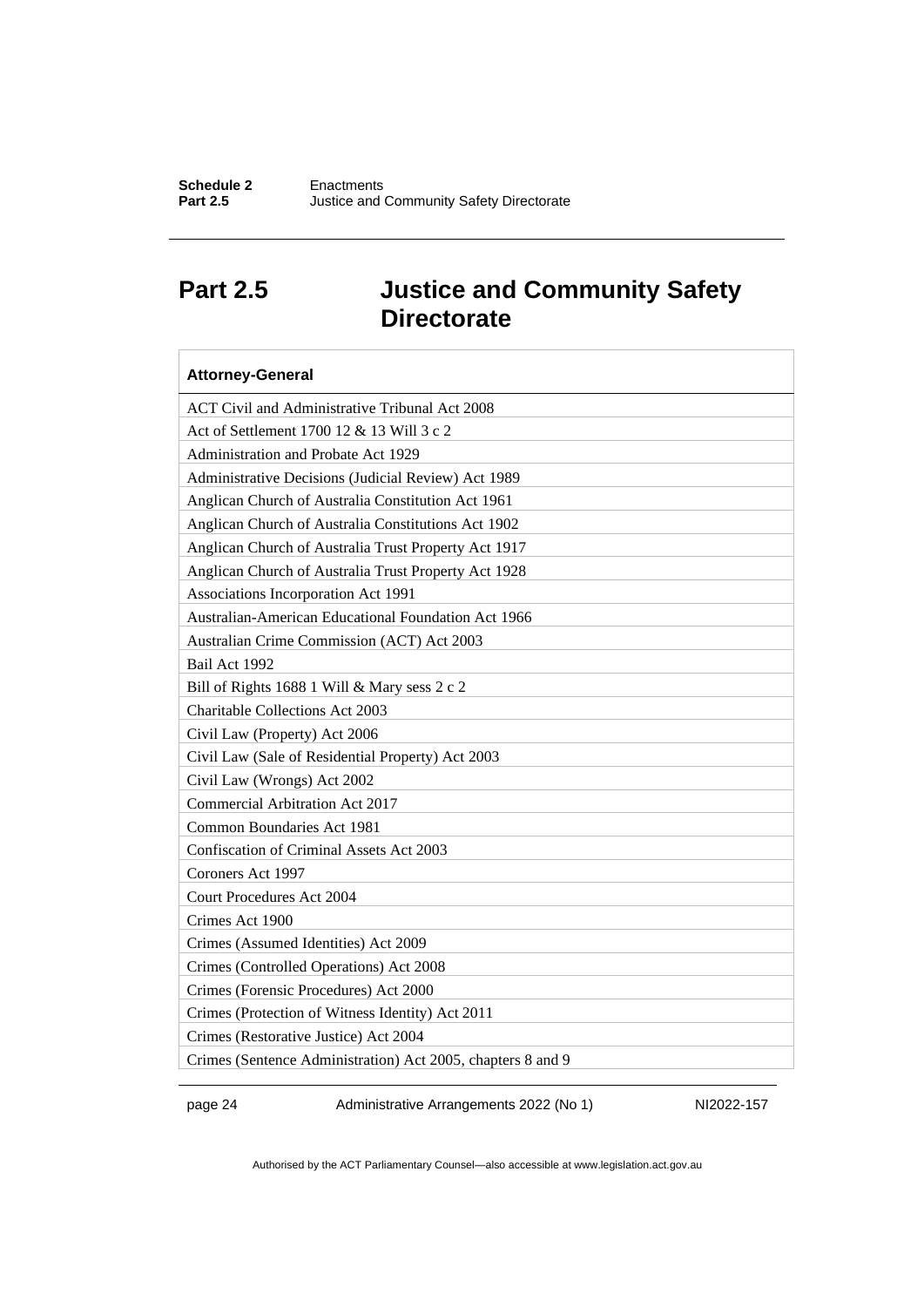| <b>Attorney-General</b>                             |
|-----------------------------------------------------|
| Crimes (Sentencing) Act 2005                        |
| Crimes (Surveillance Devices) Act 2010              |
| Criminal and Civil Justice 1351 25 Edw 3 St 5 c 4   |
| Criminal Code 2002                                  |
| Director of Public Prosecutions Act 1990            |
| Due Process of Law Act 1354 28 Edw 3 c 3            |
| Due Process of Law Act 1368 42 Edw 3 c 3            |
| Electronic Conveyancing National Law (ACT) Act 2020 |
| Electronic Transactions Act 2001                    |
| Enforcement of Public Interests Act 1973            |
| Evidence Act 2011                                   |
| Evidence (Miscellaneous Provisions) Act 1991        |
| Family Provision Act 1969                           |
| Family Violence Act 2016                            |
| Forfeiture Act 1991                                 |
| Free Access to Courts 1400 2 Hen 4 c 1              |
| Guardianship and Management of Property Act 1991    |
| Information Privacy Act 2014                        |
| Judicial Commissions Act 1994                       |
| Juries Act 1967                                     |
| Jurisdiction of Courts (Cross-vesting) Act 1993     |
| Justices of the Peace Act 1989                      |
| Land Titles Act 1925                                |
| Land Titles (Unit Titles) Act 1970                  |
| Law Officers Act 2011                               |
| Leases (Commercial and Retail) Act 2001             |
| Legal Aid Act 1977                                  |
| Legal Profession Act 2006                           |
| Legislation Act 2001, except chapter 5              |
| Limitation Act 1985                                 |
| Liquor Act 2010                                     |
| Listening Devices Act 1992                          |

NI2022-157 Administrative Arrangements 2022 (No 1) page 25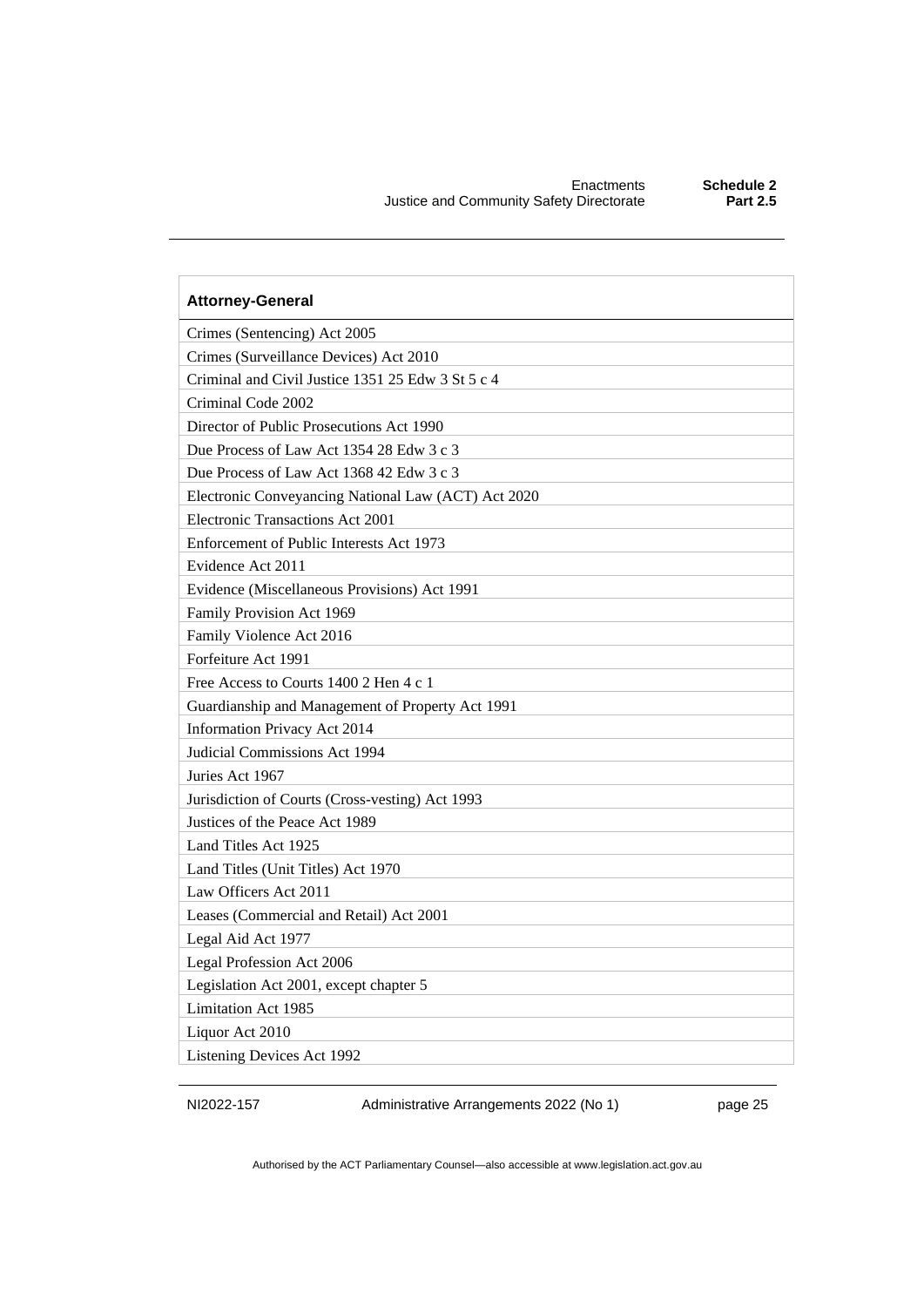#### **Schedule 2** Enactments<br>**Part 2.5** Justice and ( **Justice and Community Safety Directorate**

| <b>Attorney-General</b>                                                                             |
|-----------------------------------------------------------------------------------------------------|
| Magistrates Court Act 1930                                                                          |
| Magna Carta (1297) 25 Edw 1 c 29                                                                    |
| Major Events Act 2014                                                                               |
| Married Persons Property Act 1986                                                                   |
| Medical Treatment (Health Directions) Act 2006                                                      |
| Mental Health Act 2015, part 7.2, chapters 10 and 11 and sections 267, 268 and 269                  |
| Mercantile Law Act 1962                                                                             |
| Monitoring of Places of Detention (Optional Protocol to the Convention Against Torture)<br>Act 2018 |
| Notaries Public Act 1984                                                                            |
| Nudity Act 1976                                                                                     |
| Oaths and Affirmations Act 1984                                                                     |
| Partnership Act 1963                                                                                |
| Perpetuities and Accumulations Act 1985                                                             |
| Personal Violence Act 2016                                                                          |
| Petition of Right 1627 3 Chas 1 c 1                                                                 |
| Powers of Attorney Act 2006                                                                         |
| Presbyterian Church (Proposals for Union with other Churches) Act 1972                              |
| Presbyterian Church Trust Property Act 1971                                                         |
| Protection of Public Participation Act 2008                                                         |
| Public Trustee and Guardian Act 1985                                                                |
| Registrar-General Act 1993                                                                          |
| Registration of Deeds Act 1957                                                                      |
| Residential Tenancies Act 1997                                                                      |
| Roman Catholic Church Property Trust Act 1937                                                       |
| Salvation Army Property Trust Act 1934                                                              |
| Security Industry Act 2003                                                                          |
| Sex Work Act 1992                                                                                   |
| Spent Convictions Act 2000                                                                          |
| Supervised Injecting Place Trial Act 1999, sections 7, 8 and 13                                     |
| Supreme Court Act 1933                                                                              |
| Terrorism (Extraordinary Temporary Powers) Act 2006                                                 |

page 26 Administrative Arrangements 2022 (No 1) NI2022-157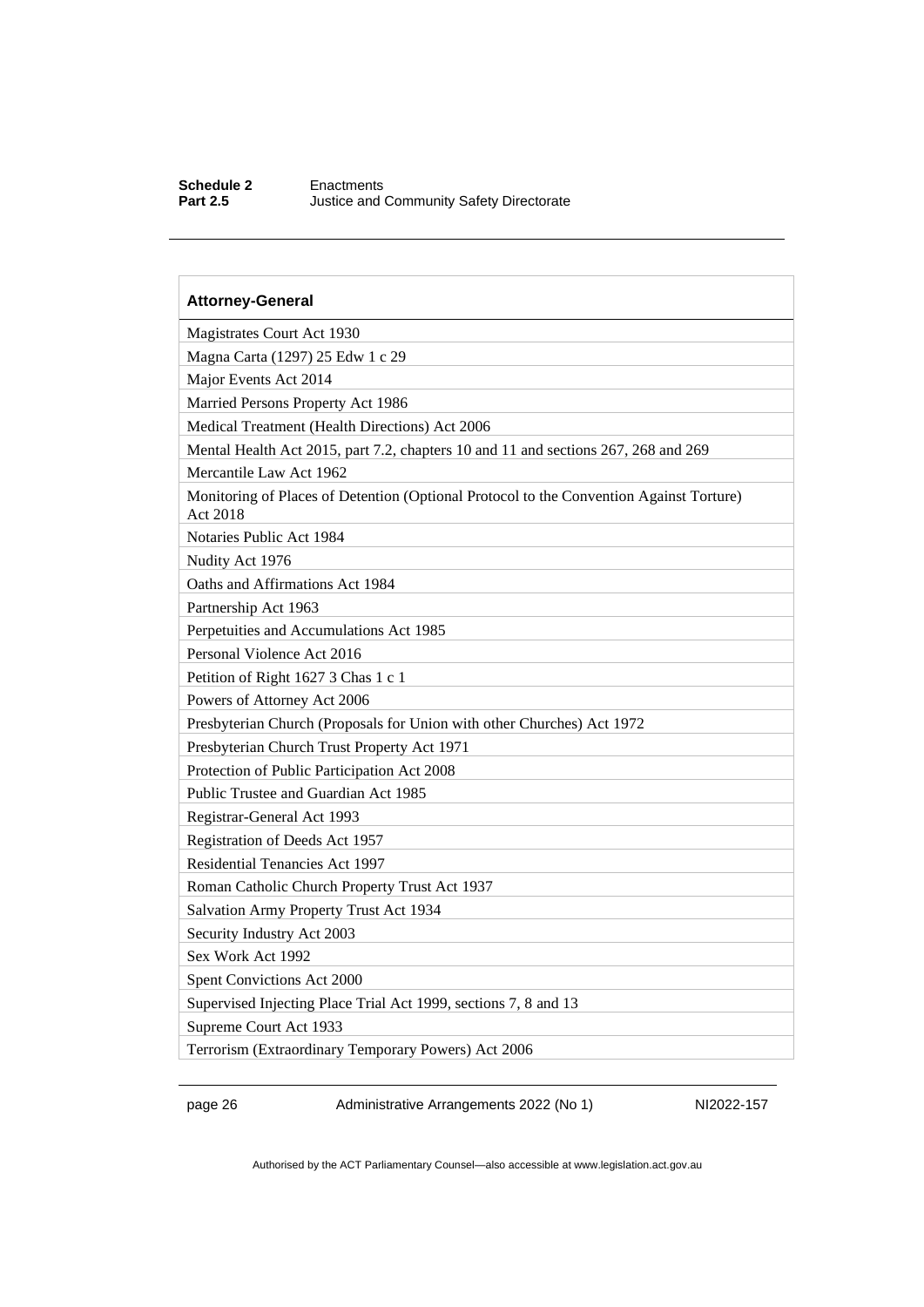#### **Attorney-General**

Testamentary Guardianship Act 1984

Trustee Act 1925

Trustee Companies Act 1947

Uniting Church in Australia Act 1977

Unit Titles (Management) Act 2011

Utilities Act 2000, parts 11 and 12

Wills Act 1968

Witness Protection Act 1996

#### **Minister for Gaming**

Casino Control Act 2006

Casino (Electronic Gaming) Act 2017

Gambling and Racing Control Act 1999

Gaming Machine Act 2004

Interactive Gambling Act 1998

Lotteries Act 1964

Pool Betting Act 1964

Totalisator Act 2014

Unlawful Gambling Act 2009

#### **Minister for Corrections**

Corrections Management Act 2007

Crimes (Sentence Administration) Act 2005, except chapters 8 and 9

Inspector of Correctional Services Act 2017

NI2022-157 Administrative Arrangements 2022 (No 1) page 27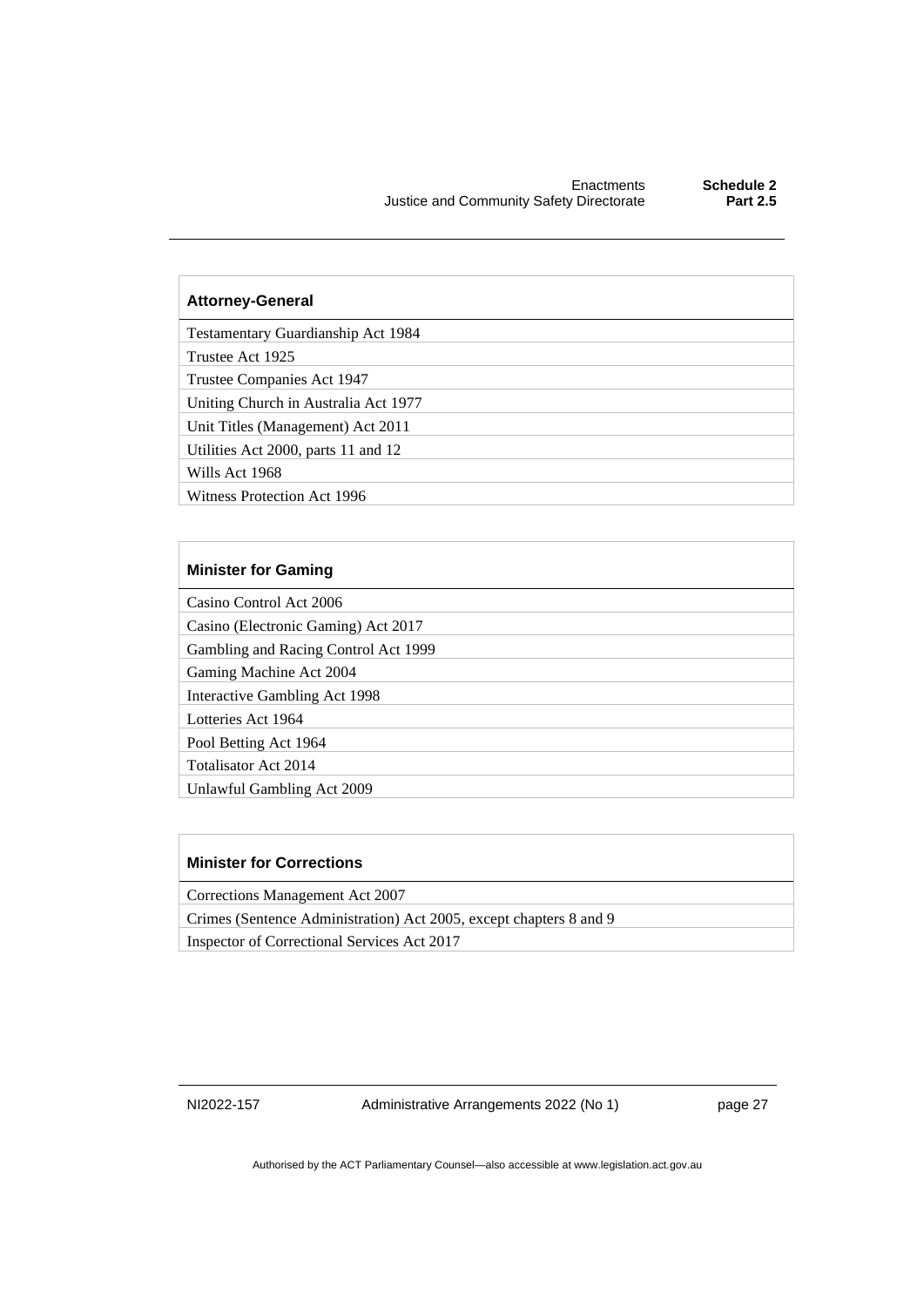#### **Schedule 2** Enactments<br> **Part 2.5** Justice and **Justice and Community Safety Directorate**

#### **Minister for Consumer Affairs**

| Agents Act 2003                                                                |
|--------------------------------------------------------------------------------|
| Classification (Publications, Films and Computer Games) (Enforcement) Act 1995 |
| Co-operatives National Law (ACT) Act 2017                                      |
| Eggs (Labelling and Sale) Act 2001                                             |
| Fair Trading (Australian Consumer Law) Act 1992                                |
| Fair Trading (Fuel Prices) Act 1993                                            |
| Fair Trading (Motor Vehicle Repair Industry) Act 2010                          |
| Mutual Recognition (Australian Capital Territory) Act 1992                     |
| Pawnbrokers Act 1902                                                           |
| Retirement Villages Act 2012                                                   |
| Sale of Goods Act 1954                                                         |
| Sale of Goods (Vienna Convention) Act 1987                                     |
| Sale of Motor Vehicles Act 1977                                                |
| Second-hand Dealers Act 1906                                                   |
| Traders (Licensing) Act 2016                                                   |
| Trans-Tasman Mutual Recognition Act 1997                                       |
| Unclaimed Money Act 1950                                                       |
| Uncollected Goods Act 1996                                                     |
|                                                                                |

#### **Minister for Police and Emergency Services**

Crimes (Child Sex Offenders) Act 2005

Emergencies Act 2004, except schedule 1

Firearms Act 1996

Prohibited Weapons Act 1996

#### **Minister for Human Rights**

Adoption Act 1993, section 104 (2)

Births, Deaths and Marriages Registration Act 1997

Civil Unions Act 2012

page 28 Administrative Arrangements 2022 (No 1) NI2022-157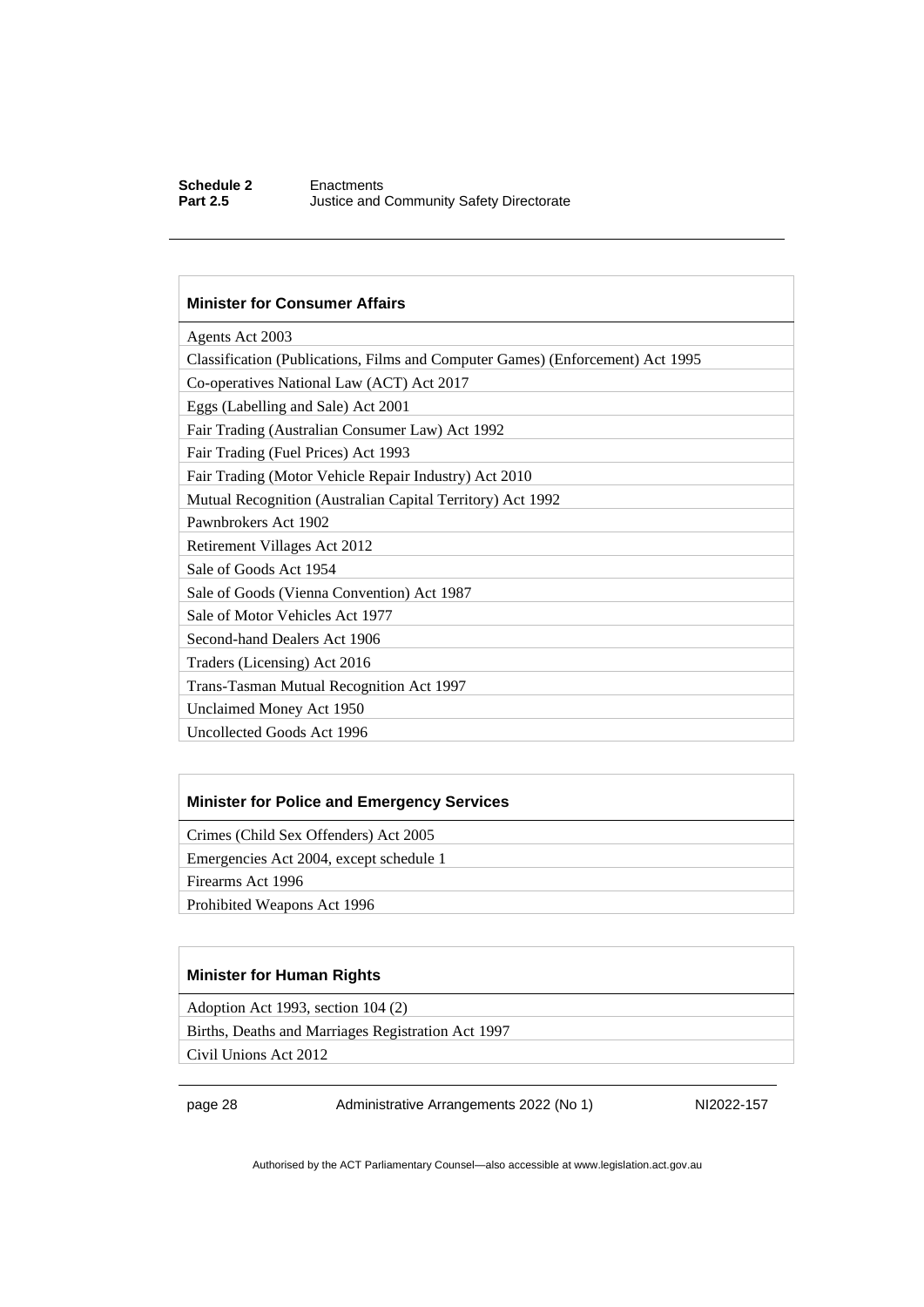#### **Minister for Human Rights**

Discrimination Act 1991

Domestic Relationships Act 1994

Human Rights Act 2004

Human Rights Commission Act 2005

Official Visitor Act 2012

Parentage Act 2004

Victims of Crime Act 1994

Victims of Crime (Financial Assistance) Act 2016

#### **Special Minister of State**

Age of Majority Act 1974

Australian Capital Territory (Legislative Assembly) Act 2014

Electoral Act 1992

Freedom of Information Act 2016

Proportional Representation (Hare-Clark) Entrenchment Act 1994

Race and Sports Bookmaking Act 2001

Racing Act 1999

Referendum (Machinery Provisions) Act 1994

NI2022-157 Administrative Arrangements 2022 (No 1) page 29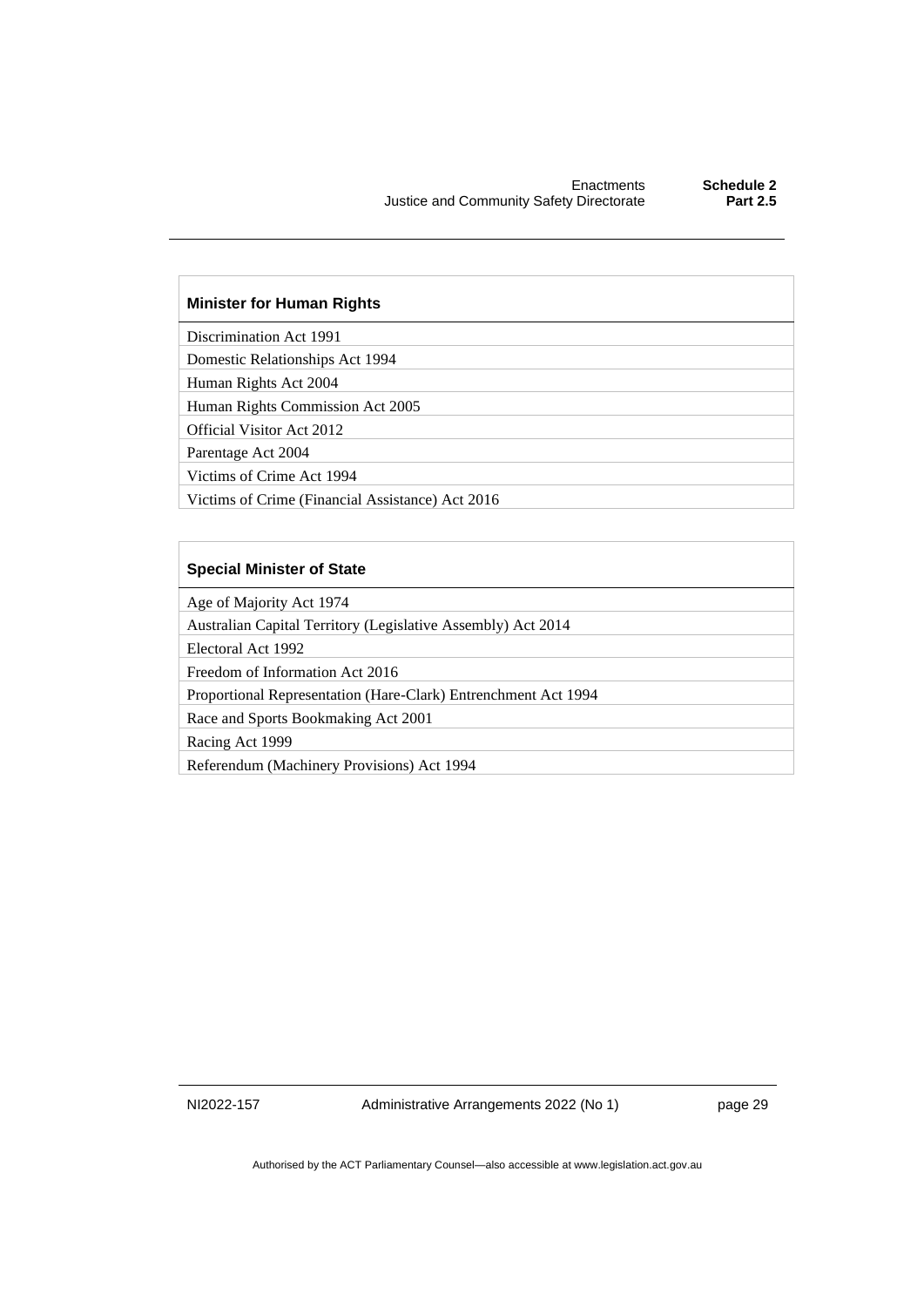# <span id="page-33-0"></span>**Part 2.6 Environment, Planning and Sustainable Development Directorate**

#### **Chief Minister**

City Renewal Authority and Suburban Land Agency Act 2017, part 2 and section 65 (when exercised in relation to areas within a declared urban renewal precinct) and sections 39, 41, 42 and 65 (when exercised in relation to matters that are the responsibility of the Chief Minister)

#### **Minister for Housing and Suburban Development**

City Renewal Authority and Suburban Land Agency Act 2017, except part 2, section 63 and sections 39, 41, 42, 65 (when exercised in relation to matters that are the responsibility of the Chief Minister)

#### **Minister for the Environment**

Animal Diseases Act 2005

Commissioner for Sustainability and the Environment Act 1993

Environment Protection Act 1997

Hemp Fibre Industry Facilitation Act 2004

National Environment Protection Council Act 1994

Nature Conservation Act 2014, except parts 2.2, 2.3, chapters 8, 9, 10 and 14

Pest Plants and Animals Act 2005

Plant Diseases Act 2002

#### **Minister for Heritage**

Heritage Act 2004

page 30 Administrative Arrangements 2022 (No 1) NI2022-157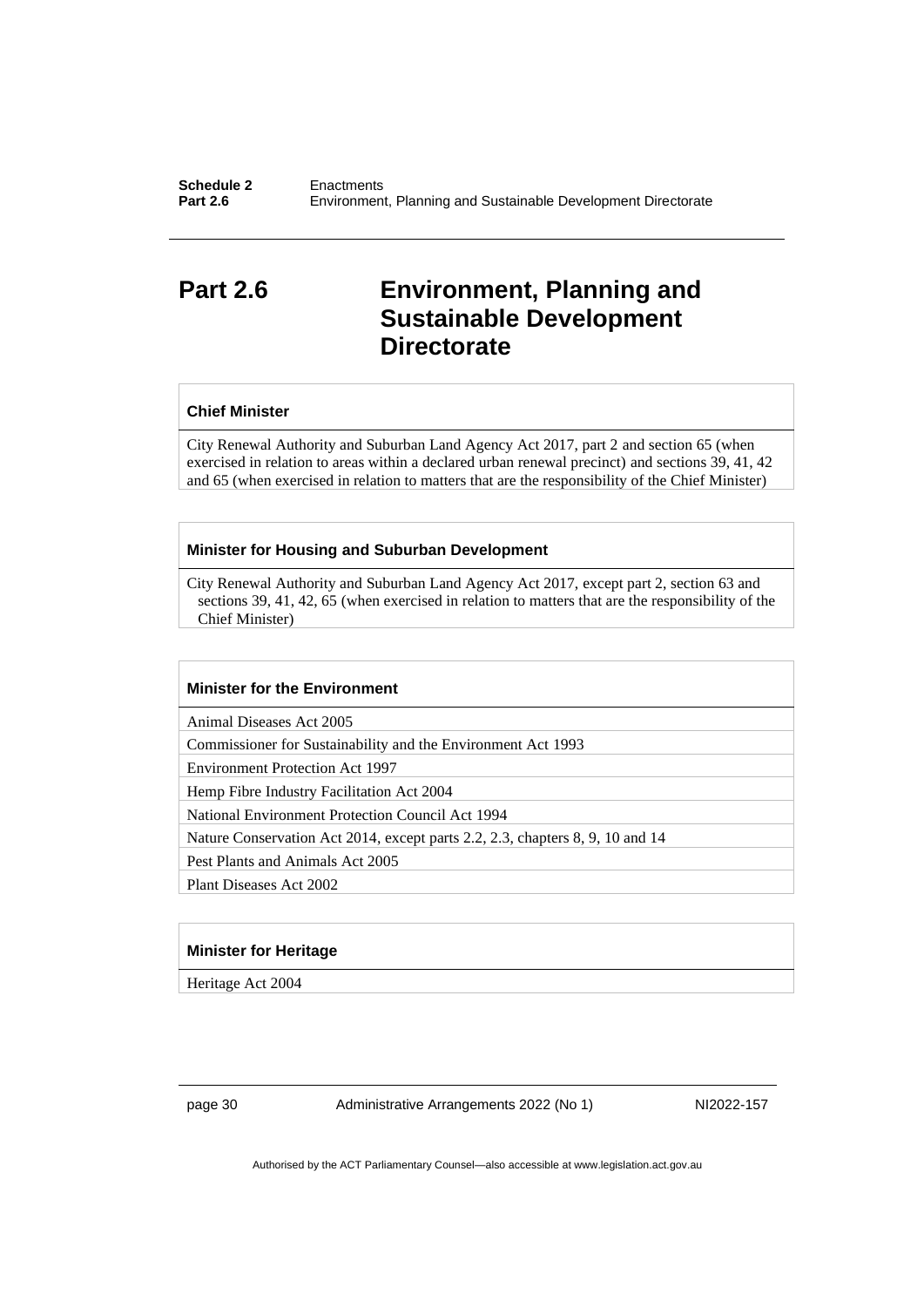#### **Minister for Water, Energy and Emissions Reduction**

Canberra Water Supply (Googong Dam) Act 1974 (Cwlth), sections 4, 5, 6, 6A, 7, 8, 9, 10, 11, 12, 13, 16, 17, 20, 21 and 23

Climate Change and Greenhouse Gas Reduction Act 2010

Electricity Feed-in (Large-scale Renewable Energy Generation) Act 2011

Electricity Feed-in (Renewable Energy Premium) Act 2008

Electricity (National Scheme) Act 1997

Energy Efficiency (Cost of Living) Improvement Act 2012

Fisheries Act 2000

Fuels Rationing Act 2019

Lakes Act 1976

National Energy Retail Law (ACT) Act 2012

National Gas (ACT) Act 2008

Utilities Act 2000, except parts 3A, 11, 12 and 14 and sections 254 and 256 in relation to part 14

Utilities (Technical Regulation) Act 2014

Utilities (Telecommunication Installations) Act 2001

Water Efficiency Labelling and Standards (ACT) Act 2015

Water Resources Act 2007

#### **Minister for Sustainable Building and Construction**

Architects Act 2004

Building Act 2004

Building and Construction Industry (Security of Payment) Act 2009

Construction Occupations (Licensing) Act 2004

Dangerous Substances Act 2004, chapter 3A

Electricity Safety Act 1971

Gas Safety Act 2000

Water and Sewerage Act 2000

NI2022-157 Administrative Arrangements 2022 (No 1) page 31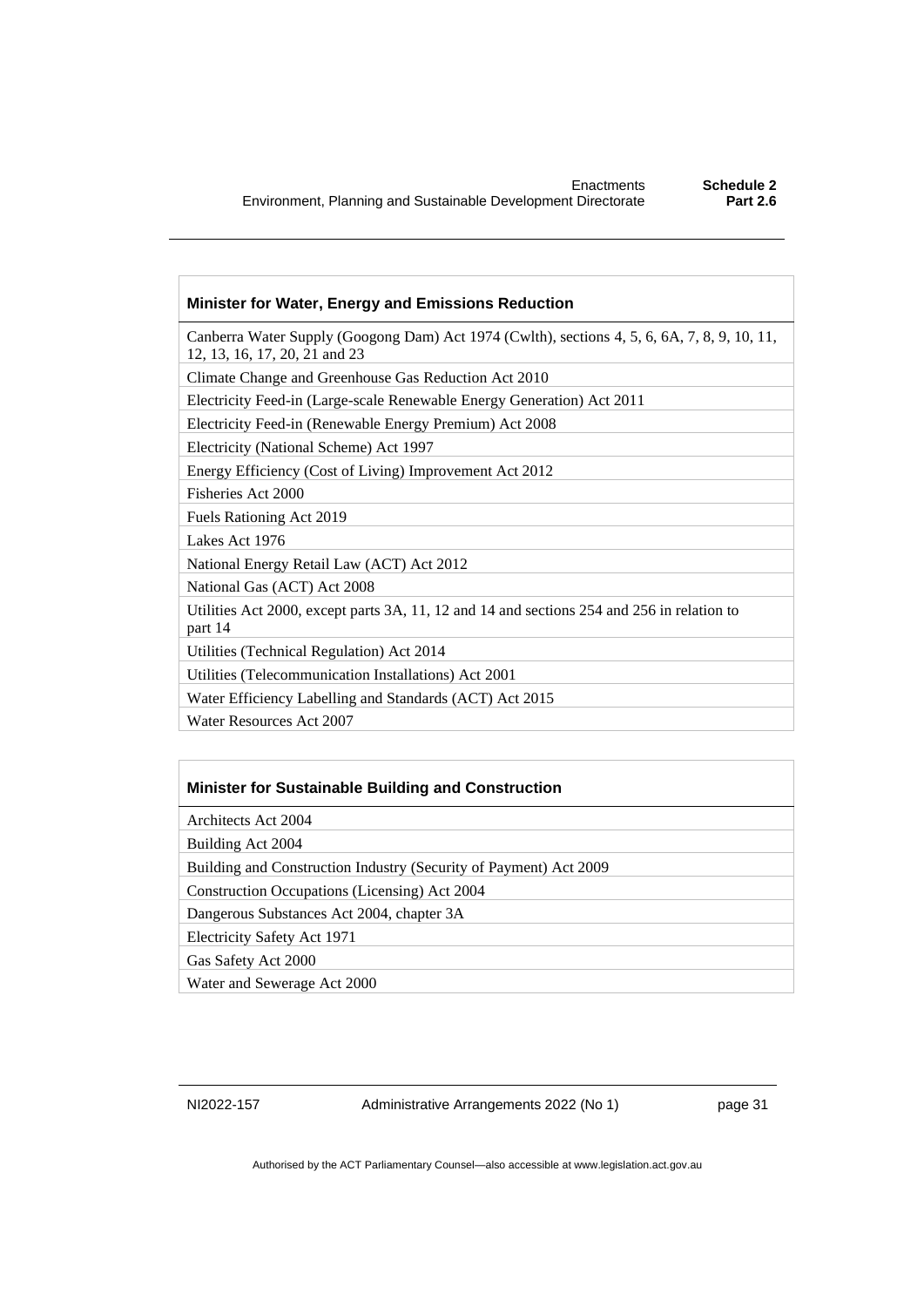#### **Schedule 2** Enactments<br> **Part 2.6** Environment **Part 2.6** Environment, Planning and Sustainable Development Directorate

#### **Minister for Planning and Land Management**

| Australian Capital Territory (Planning and Land Management) Act 1988 (Cwlth), sections 16,<br>19, 25 and 29 and part 10 |
|-------------------------------------------------------------------------------------------------------------------------|
| Community Title Act 2001                                                                                                |
| Districts Act 2002                                                                                                      |
| Enclosed Lands Protection Act 1943                                                                                      |
| Fertilisers (Labelling and Sale) Act 1904                                                                               |
| Government Agencies (Land Acquisition Reporting) Act 2018                                                               |
| Lands Acquisition Act 1994                                                                                              |
| Nature Conservation Act 2014, parts 2.2, 2.3, chapters 8, 9, 10 and 14                                                  |
| Planning and Development Act 2007                                                                                       |
| Public Place Names Act 1989                                                                                             |
| Public Roads Act 1902                                                                                                   |
| Recovery of Lands Act 1929                                                                                              |
| Stock Act 2005                                                                                                          |
| Surveyors Act 2007                                                                                                      |
| Unit Titles Act 2001                                                                                                    |
|                                                                                                                         |

page 32 Administrative Arrangements 2022 (No 1) NI2022-157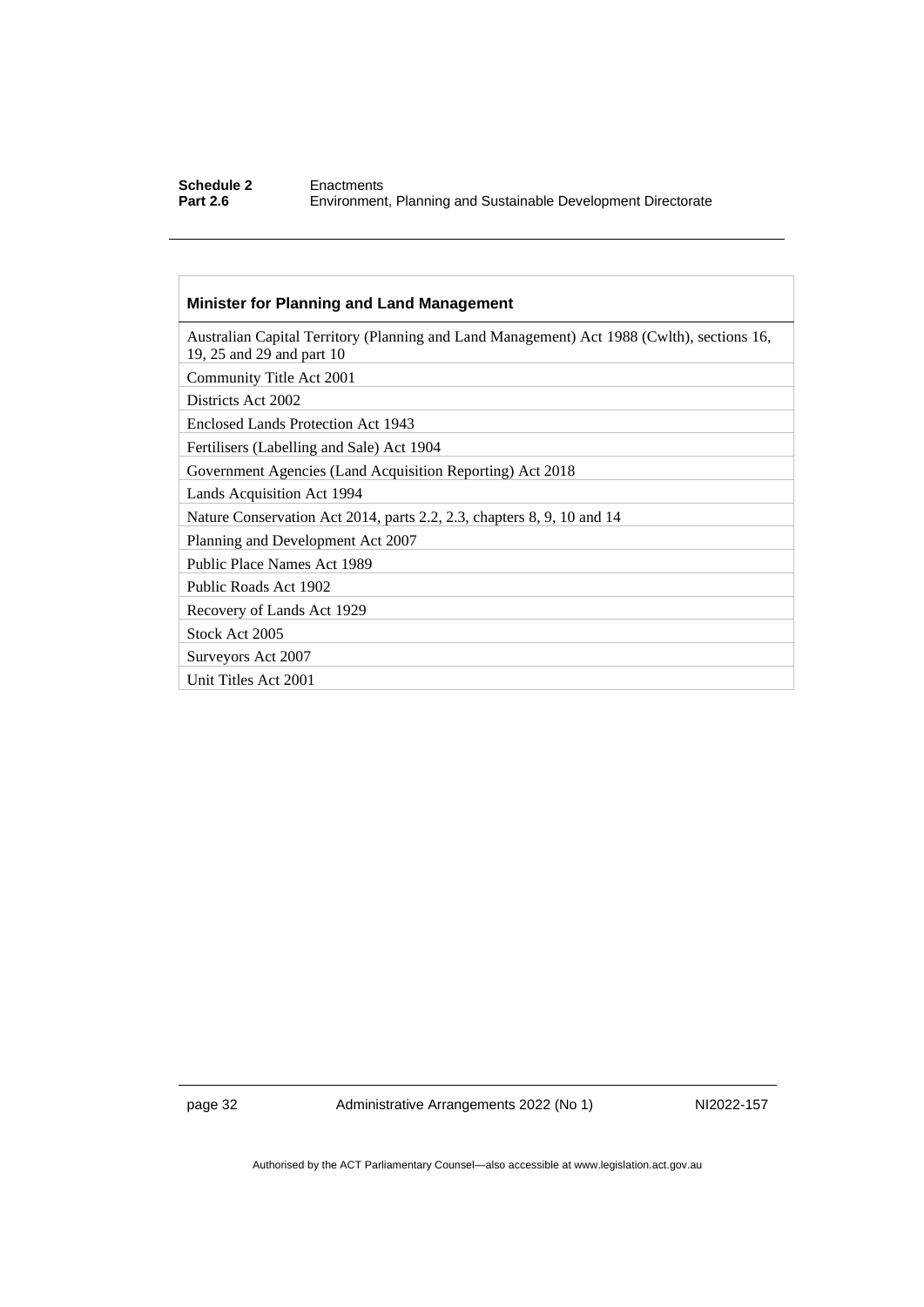# <span id="page-36-0"></span>**Part 2.7 Community Services Directorate**

#### **Minister for Housing and Suburban Development**

Community Housing Providers National Law (ACT) Act 2013

Housing Assistance Act 2007

#### **Minister for Families and Community Services**

Adoption Act 1993, except section 104 (2)

Children and Young People Act 2008, except chapters 4, 5, 6, 7, 8, 9, 20 and 21 Working with Vulnerable People (Background Checking) Act 2011

#### **Minister for Education and Youth Affairs**

Children and Young People Act 2008, chapter 21 except part 21.2

#### **Minister for Disability**

Disability Services Act 1991

Senior Practitioner Act 2018

#### **Minister for Aboriginal and Torres Strait Islander Affairs**

Aboriginal and Torres Strait Islander Elected Body Act 2008

Native Title Act 1994

#### **Minister for the Prevention of Domestic and Family Violence**

Domestic Violence Agencies Act 1986

NI2022-157 Administrative Arrangements 2022 (No 1) page 33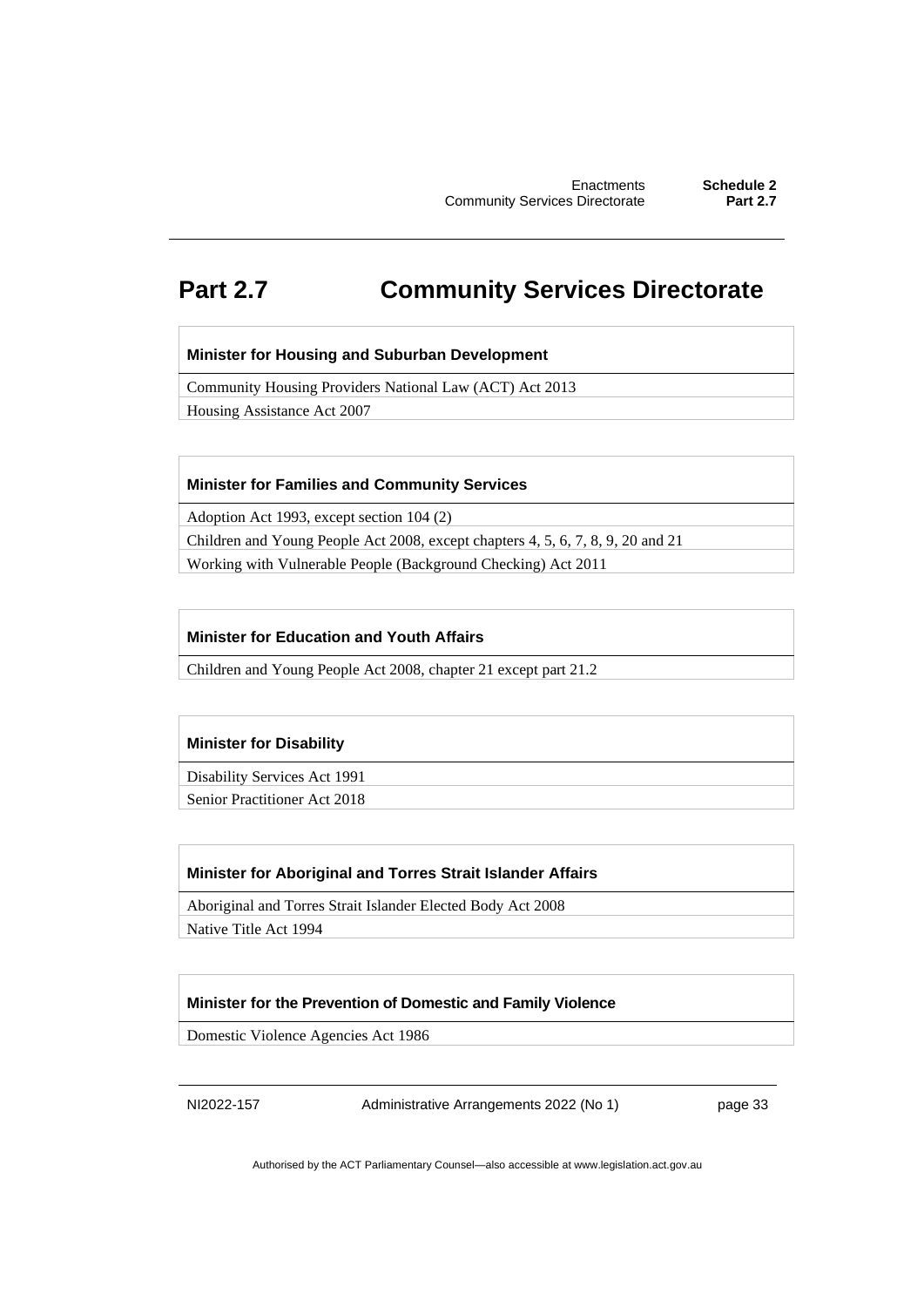#### **Schedule 2** Enactments<br> **Part 2.7** Community **Community Services Directorate**

#### **Assistant Minister for Families and Community Services**

Carers Recognition Act 2021

Children and Young People Act 2008, chapters 4, 5, 6, 7, 8 and 9

page 34 Administrative Arrangements 2022 (No 1) NI2022-157